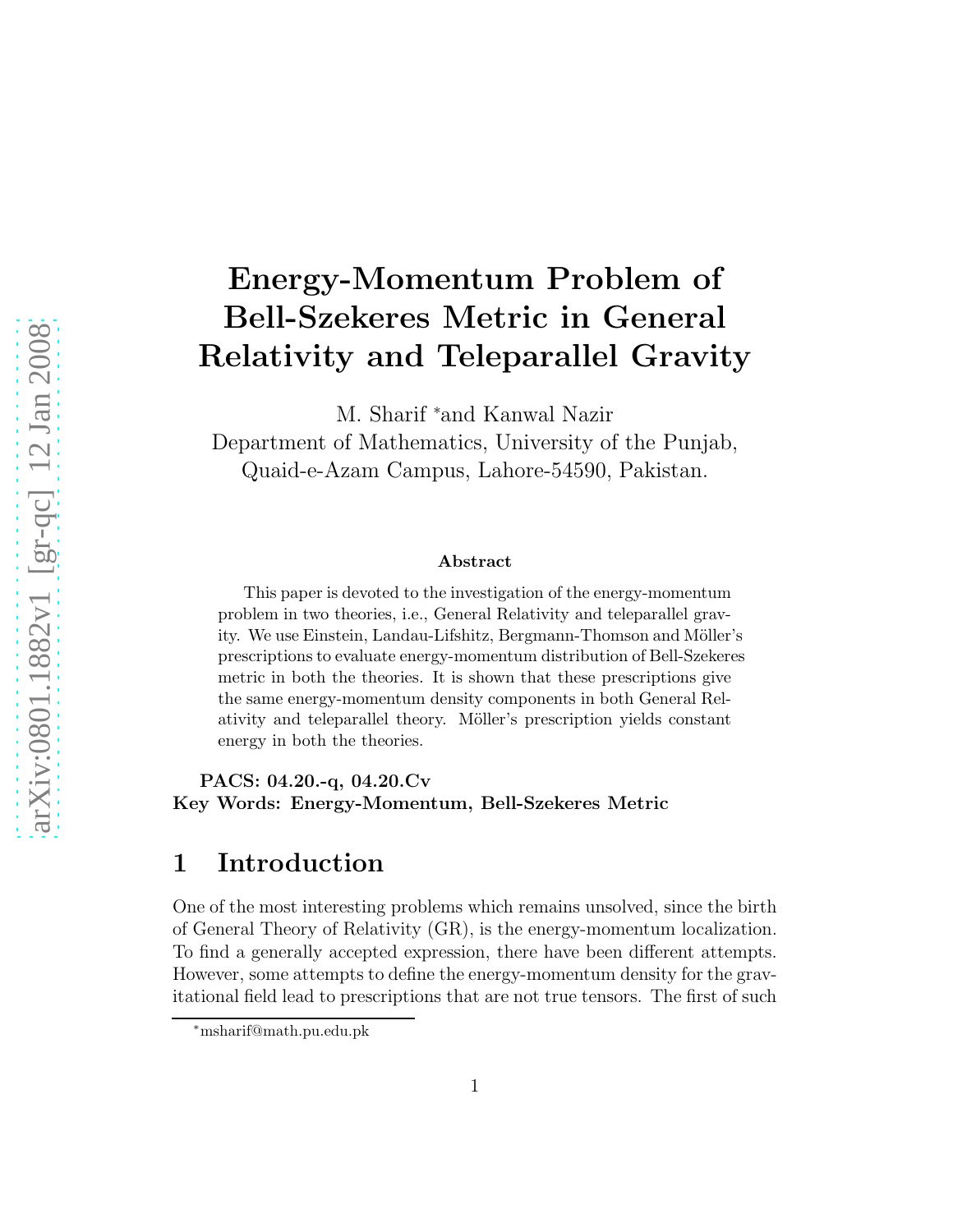attempts was made by Einstein [1] himself who proposed an expression for the energy-momentum distribution of the gravitational field. Following Einstein, many scientists like Landau-Lifshitz [2], Papapetrou [3], Bergmann-Thomson [4] and Möller [5] introduced their own energy-momentum complexes. All these prescriptions, except Möller, are restricted to do calculations only in Cartesian coordinates.

The notion of energy-momentum complexes was severely criticized for a number of reasons. Firstly, the nature of a symmetric and locally conserved object is non-tensorial and thus its physical interpretation appeared obscure [6]. Secondly, different energy-momentum complexes could yield different energy-momentum distributions for the same gravitational background [7,8]. Finally, energy-momentum complexes were local objects while it was usually believed that the suitable energy-momentum of the gravitational field cannot be localized [9]. An alternate concept of energy, called quasi-local energy, was developed by Penrose and many others [10,11]. Although, these quasi-local masses are conceptually very important, yet these definitions have serious problems. Chang et al. [12] showed that energy-momentum complexes are actually quasi-local and legitimate expressions for the energy-momentum.

Virbhadra [13-15] and his collaborator [16] showed that different energymomentum complexes yield the same results for a general non-static spherically symmetric metric of the Kerr-Schild class. These definitions comply with the quasi-local mass definition of Penrose for a general non-static spherically symmetric metric of the Kerr-Schild class. However, these prescriptions disagree in the case of the most general non-static spherically symmetric metric. Aguirregabiria et al. [17] proved the consistency of the results using different energy-momentum complexes for any Kerr-Schild class metric. Xulu [18,19] extended this investigation and found the same energy distribution in the Melvin magnetic and Bianchi type I universes. Chamorro and Virbhadra [20] and Xulu [21] studied the energy distribution of the charged black holes with a dilaton field. Ramdinschi and Yang [22], Vagenas [23], Gad [24] and Xulu [25] investigated the energy distribution of the string black holes using different prescriptions. Using Einstein and Landau-Lifshitz complexes, Cooperstock [26] and Rosen [27] found that total energy of the closed Friedmann-Robertson-Walker (FRW) spacetime vanishes everywhere. With the help of Einstein energy-momentum complex, Banerjee and Sen [28] found that the total energy density of Bianchi type-I universe is zero everywhere. However, there exist examples [29-32] which do not support this viewpoint.

It has been argued [33,34] that the energy-momentum problem can also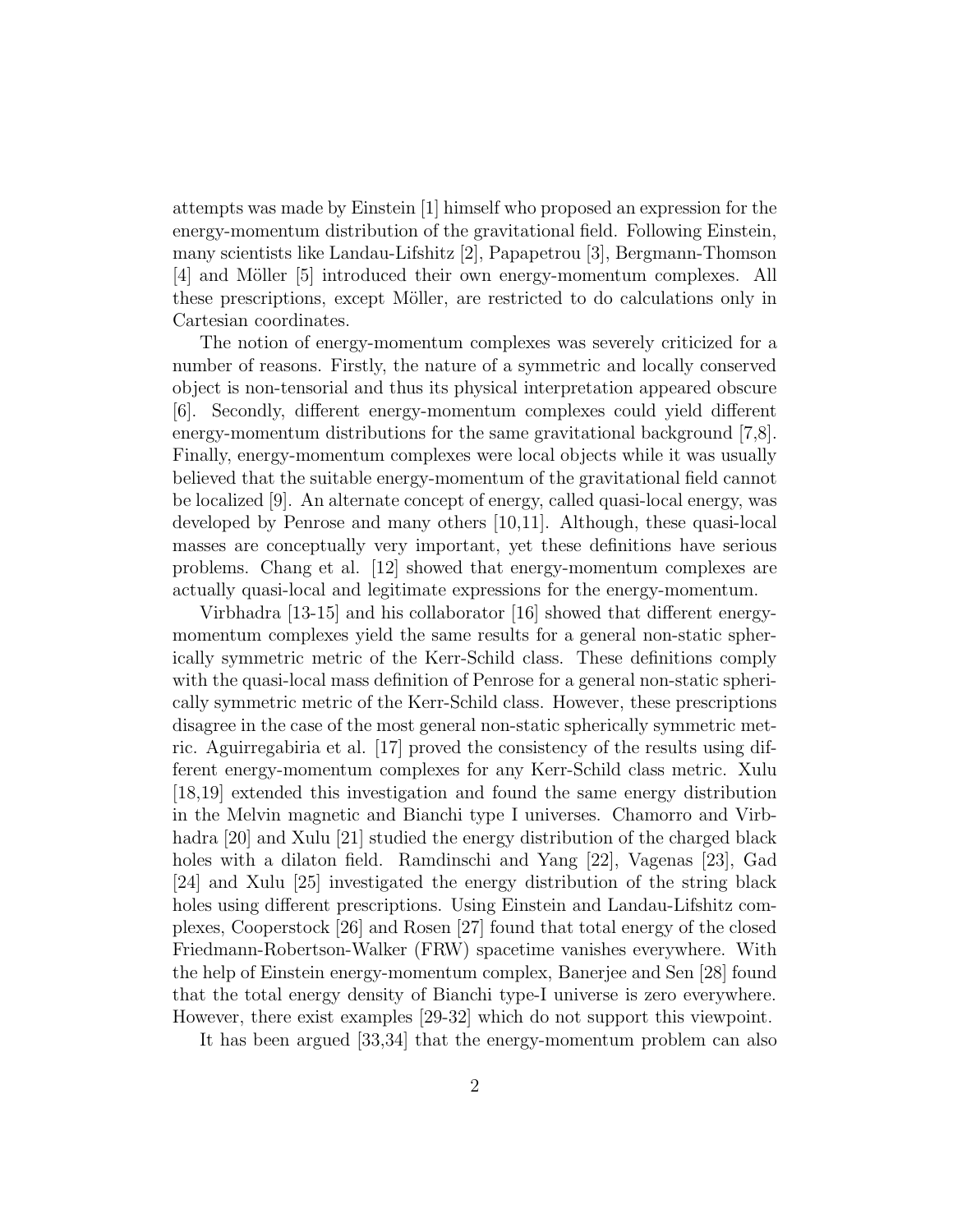be localized in the framework of the teleparallel theory (TPT) of gravity. This theory has been considered long time ago in connection with attempts to define the energy of the gravitational field. Möller [35] was probably the first to notice that the tetrad description of the gravitational field allows a more satisfactory treatment of the gravitational energy-momentum than does GR. Using the teleparallel version of Einstein and Landau-Lifshitz complexes, Vargas [36] found that total energy of the closed FRW spacetimes vanishes everywhere. This result agrees with the previous work of Cooperstock [26] and Rosen [27]. It has been shown [37] that the results of Bianchi types I and II in TPT are consistent with the results in GR. Recently, Salti et al. [38,39] have calculated energy-momentum densities for some particular spacetimes by using different prescriptions both in GR and TPT and found the same results. However, there exist some spacetimes that do not provide consistent results both in GR and TPT. Sharif and Jamil [40] considered Lewis-Papapetrou metric and found that the results in TPT do not coincide with those obtained in GR [41].

This paper explores Bell-Szekeres metric by evaluating its energy-momentum distribution using different prescriptions both in GR and TPT. We would like to present results rather giving the details as these are available in the literature [40,41]. The paper has been organized as follows: Section 2 is devoted to present the prescriptions of the Einstein, Landau-Lifshitz, Bergmann-Thomson and Möller energy-momentum both in GR and TPT. In section 3, we find the energy-momentum distribution of Bell-Szekeres metric both in GR and TPT using these prescriptions. Finally, section 4 provides a summary and discussion of the results obtained.

### 2 Energy-Momentum Complexes

In this section, we shall briefly outline the Einstein, Landau-Lifshitz, Bergmann-Thomson and Möller prescriptions used to calculate energy-momentum distribution of a metric both in GR and TPT.

#### 2.1 Energy-Momentum Complexes in GR

For Einstein prescription, the energy-momentum density is given in the form  $|5,42|$ 

$$
\Theta_a^b = \frac{1}{16\pi} H_{a,c}^{bc}, \quad (a, b, c = 0, 1, 2, 3), \tag{1}
$$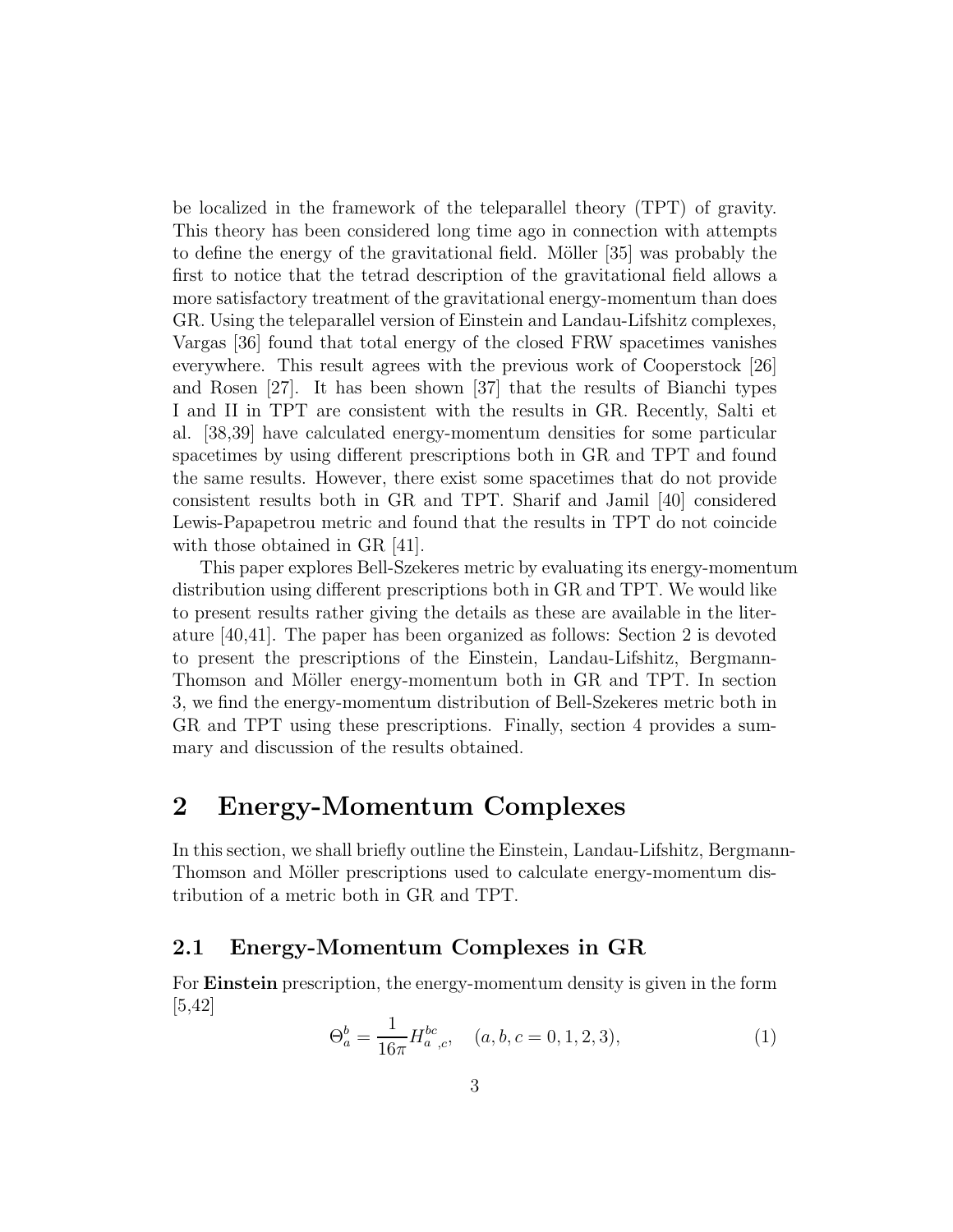where  $H_a^{bc} = -H_a^{cb}$  is given by

$$
H_a^{bc} = \frac{g_{ad}}{\sqrt{-g}} [-g(g^{bd}g^{ce} - g^{cd}g^{be})]_{,e}.
$$
 (2)

Here g is the determinant of the metric tensor  $g_{\mu\nu}$  and comma denotes ordinary differentiation. Notice that  $\Theta_0^0$  is the energy density,  $\Theta_i^0$   $(i = 1, 2, 3)$  are the momentum density components and  $\Theta_0^i$  are the energy current density components. The momentum four-vector is defined as

$$
p_a = \int \int_V \int \Theta_a^0 dx^1 dx^2 dx^3,
$$
\n(3)

where  $p_0$  gives the energy and  $p_1$ ,  $p_2$  and  $p_3$  are the momentum components while the integration is taken over the hypersurface element described by  $t = constant$ . Einstein's conservation law becomes

$$
\frac{\partial \Theta_a^b}{\partial x^a} = 0. \tag{4}
$$

Landau-Lifshitz energy-momentum density can be given in the form [2]

$$
L^{ab} = \frac{1}{16\pi} \ell^{abcd}{}_{,cd},\tag{5}
$$

where

$$
\ell^{abcd} = (-g)(g^{ab}g^{cd} - g^{ac}g^{bd}).\tag{6}
$$

The quantities  $L^{00}$  and  $L^{0i}$  represent the energy density and the total momentum (energy current) densities respectively.

The energy-momentum prescription of Bergmann-Thomson is given by  $[4]$ 

$$
B^{ab} = \frac{1}{16\pi} M^{abc}{}_{,c},\tag{7}
$$

where

$$
M^{abc} = g^{ad} V_d^{bc},\tag{8}
$$

with

$$
V_d^{bc} = \frac{g_{de}}{\sqrt{-g}} [-g(g^{be}g^{cf} - g^{ce}g^{bf})]_{,f}.
$$
\n(9)

The quantities  $B^{00}$  and  $B^{i0}$  represent energy and momentum densities respectively. The Bergmann-Thomson energy-momentum satisfies the following local conservation law

$$
\frac{\partial B^{ab}}{\partial x^b} = 0\tag{10}
$$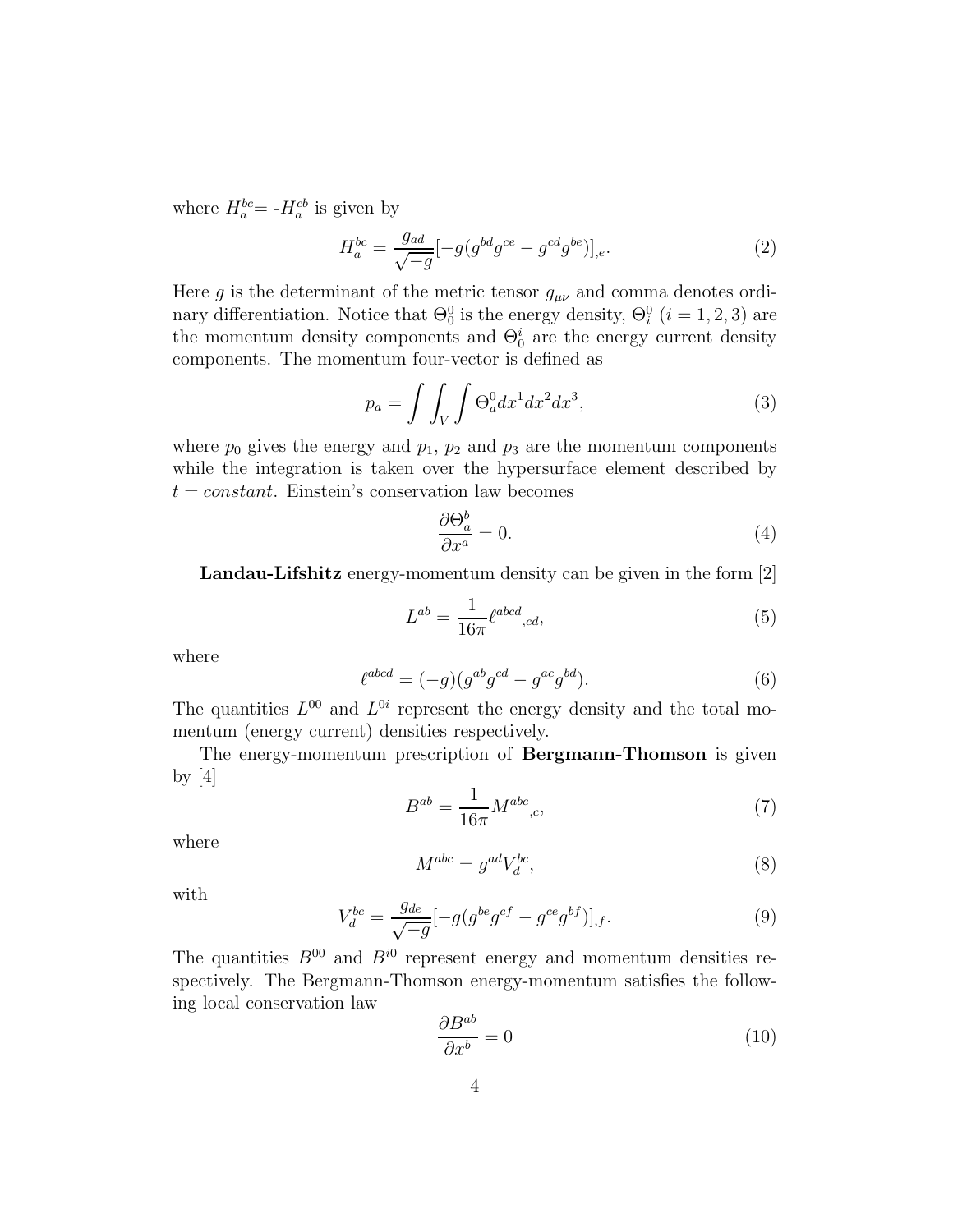in any coordinate system. The energy-momentum components are given by

$$
p^a = \int \int_V \int B^{a0} dx^1 dx^2 dx^3. \tag{11}
$$

Using Gauss theorem, the above integral takes the form

$$
p_a = \frac{1}{16\pi} \int \int H_a^{0b} n_b dS,\tag{12}
$$

where  $n_b$  is the outward unit normal vector to an infinitesimal surface element dS. The quantities  $p_i$  give momentum components while  $p_0$  gives the energy.

All the energy-momentum complexes mentioned above are coordinate dependent and give meaningful results only when the calculations are carried out in Cartesian coordinates. To overcome this deficiency, Möller  $[5]$  introduced another energy-momentum pseudo-tensor  $M_a^b$  which is coordinate independent given as

$$
M_a^b = \frac{1}{8\pi} K_{a,c}^{bc},\tag{13}
$$

where

$$
K_a^{bc} = \sqrt{-g}(g_{ad,e} - g_{ae,d})g^{be}g^{cd}, \qquad (14)
$$

and  $K_a^{bc}$  is antisymmetric in its upper indices. This satisfies the conservation law

$$
\frac{\partial M_a^b}{\partial x^b} = 0,\t\t(15)
$$

where  $M_0^0$  is the energy density,  $M_i^0$  are momentum density components and  $M_0^i$  are the components of energy current density.

#### 2.2 Energy-Momentum Complexes in TPT

The teleparallel version of Einstein, Bergmann-Thomsan and Landau-Lifshitz energy-momentum complexes are given [36], respectively, as

$$
hE^{\mu}{}_{\rho} = \frac{1}{4\pi} U_{\rho}{}^{\mu\nu}{}_{,\nu},\tag{16}
$$

$$
h B^{\mu \rho} = \frac{1}{4\pi} [g^{\mu \theta} U_{\theta}^{\ \rho \nu}{}_{,\nu}], \tag{17}
$$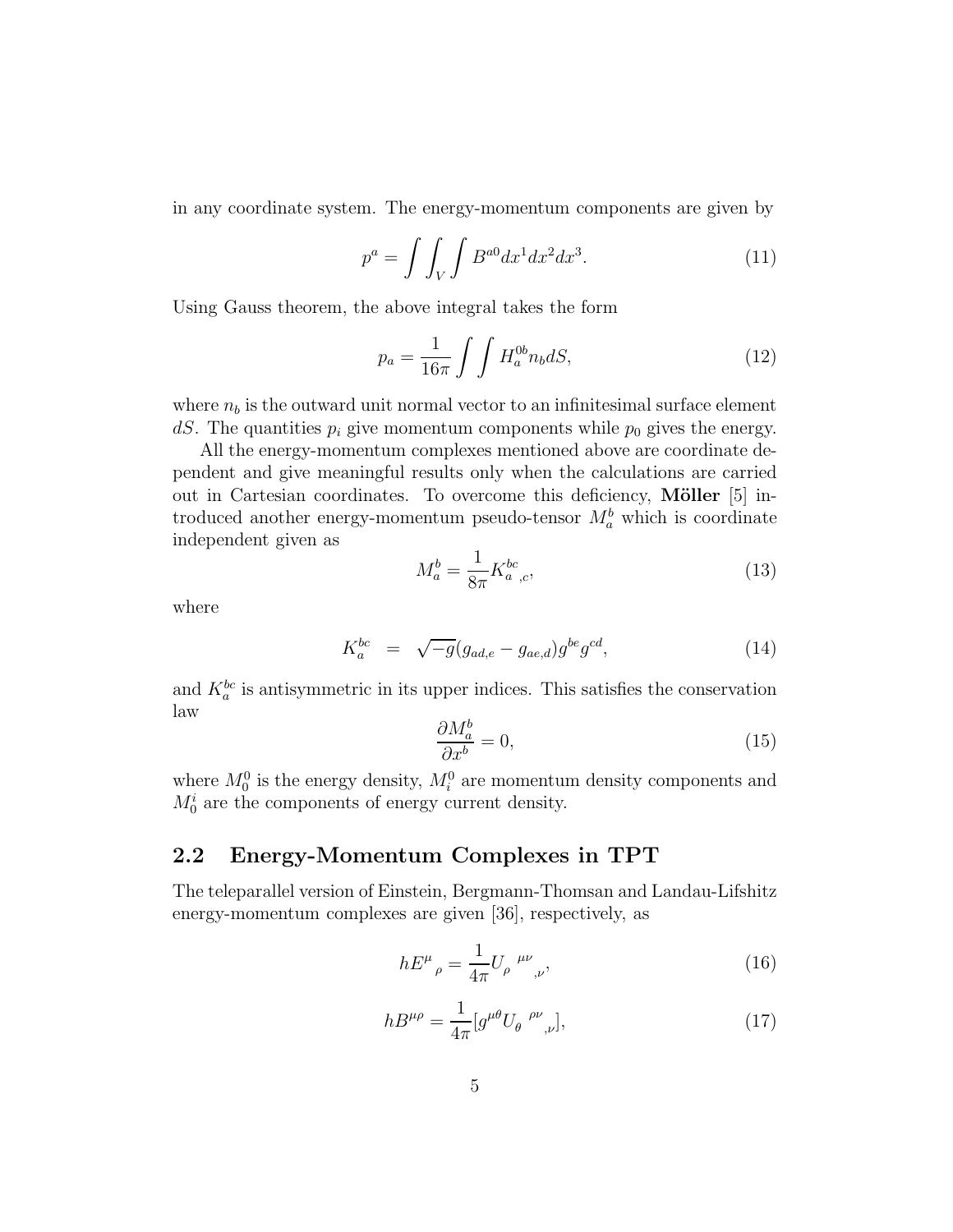$$
hL^{\mu\rho} = \frac{1}{4\pi} [hg^{\mu\theta} U_{\theta}^{\quad \rho\nu}{}_{,\nu}], \tag{18}
$$

where  $h = \det(h^a_{\mu})$  and  $U_{\rho}^{\mu\nu}$  is the Freud's superpotential given as

$$
U_{\rho}^{\mu\nu} = hS_{\rho}^{\mu\nu}.
$$
\n(19)

Here  $S^{\rho\mu\nu}$  is the tensor

$$
S^{\rho\mu\nu} = m_1 T^{\rho\mu\nu} + \frac{m_2}{2} (T^{\mu\rho\nu} - T^{\nu\rho\mu}) + \frac{m_3}{2} (g^{\rho\nu} T^{\theta\mu}_{\ \theta} - g^{\rho\mu} T^{\theta\nu}_{\ \theta}) \tag{20}
$$

with  $m_1$ ,  $m_2$  and  $m_3$  as the three dimensionless coupling constants of the teleparallel gravity. For the teleparallel equivalent of GR, the specific choice of these three constants are

$$
m_1 = \frac{1}{4}
$$
,  $m_2 = \frac{1}{2}$ ,  $m_3 = -1$ . (21)

To calculate this tensor, we evaluate Weitzenböck connection [43]

$$
\Gamma^{\theta}{}_{\mu\nu} = h_{a}{}^{\theta} \partial_{\nu} h^{a}{}_{\mu} \tag{22}
$$

which is used to find the corresponding torsion [44]

$$
T^{\theta}{}_{\mu\nu} = \Gamma^{\theta}{}_{\nu\mu} - \Gamma^{\theta}{}_{\mu\nu}.
$$
 (23)

Thus the momentum four-vector for Einstein, Bergmann-Thomsan and Landau-Lifshitz energy-momentum complexes will be

$$
p_{\mu}^{E} = \int_{\Sigma} h E_{\mu}^{0} dx dy dz, \qquad (24)
$$

$$
p_{\mu}^{B} = \int_{\Sigma} h B_{\mu}^{0} dx dy dz, \qquad (25)
$$

$$
p_{\mu}^{L} = \int_{\Sigma} h L_{\mu}^{0} dx dy dz.
$$
 (26)

Now we discuss Möller energy-momentum complex in the context of TPT. Mikhail et al. [33] defined the superpotential (which is antisymmetric in its last two indices) of the Möller tetrad theory as

$$
U^{\nu\beta}_{\mu} = \frac{\sqrt{-g}}{2\kappa} P^{\tau\nu\beta}_{\chi\rho\sigma} [\phi^{\rho} g^{\sigma\chi} g_{\mu\tau} - \lambda g_{\tau\mu} K^{\chi\rho\sigma} - g_{\tau\mu} (1 - 2\lambda) K^{\sigma\rho\chi}], \qquad (27)
$$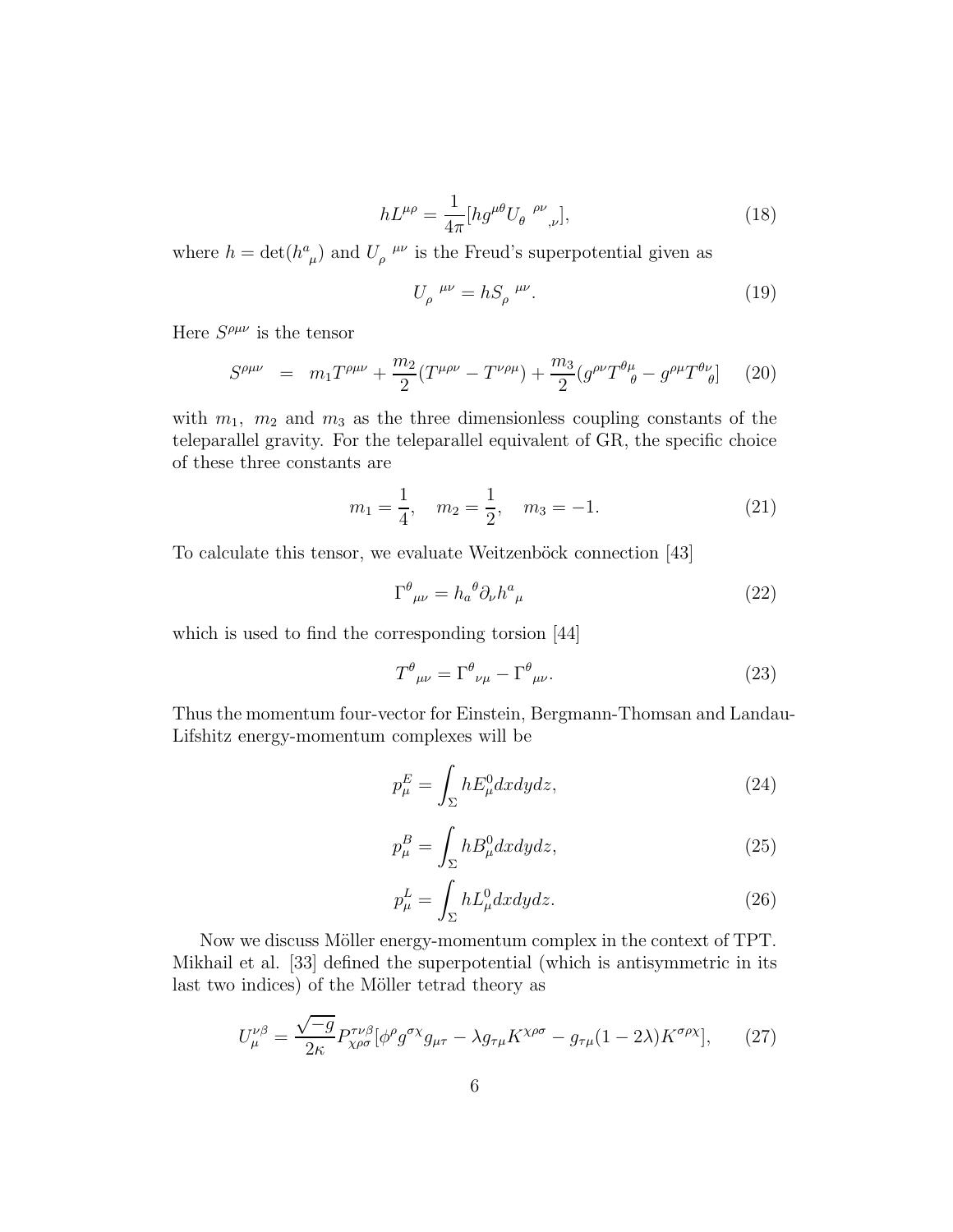where

$$
P^{\tau\nu\beta}_{\chi\rho\sigma} = \delta^{\tau}_{\chi} g^{\nu\beta}_{\rho\sigma} + \delta^{\tau}_{\rho} g^{\nu\beta}_{\sigma\chi} - \delta^{\tau}_{\sigma} g^{\nu\beta}_{\chi\rho}, \tag{28}
$$

and  $g_{\rho\sigma}^{\nu\beta}$  is a tensor quantity defined by

$$
g_{\rho\sigma}^{\nu\beta} = \delta_{\rho}^{\nu}\delta_{\sigma}^{\beta} - \delta_{\sigma}^{\nu}\delta_{\rho}^{\beta}.
$$
 (29)

Here  $K^{\sigma\rho\chi}$  is a contortion tensor,  $\lambda$  is a free dimensionless coupling constant of TPT,  $\kappa$  is the coupling constant and  $\phi_{\mu}$  is the basis vector field given by

$$
\phi_{\mu} = T^{\nu}{}_{\nu\mu}.\tag{30}
$$

The energy-momentum density is defined as

$$
M^{\nu}_{\mu} = U_{\mu}^{\ \nu\rho}{}_{,\rho}.\tag{31}
$$

The energy  $E$  contained in a sphere of radius  $R$  is expressed by the volume integral as

$$
p_{\mu}(R) = \int_{r=R} \int \int U_{\mu}^{0\rho}{}_{,\rho} dx^3,
$$
 (32)

$$
p_{\mu}(R) = \int_{r=R} \int \int M_{\mu}^0 dx^3.
$$
 (33)

# 3 Bell-Szekeres Metric

It is well-known that exact plane gravitational waves are simple time dependent plane symmetric solutions of the Einstein field equations [45]. The colliding plane wave spacetimes have been investigated extensively in GR [46] due to their interesting behaviour. The first exact solution of the Einstein-Maxwell equations representing colliding plane shock electromagnetic waves with co-linear polarizations was obtained by Bell and Szekeres [47]. This solution is conformally flat in the interaction region and is represented by the metric

$$
ds^{2} = 2du dv + e^{-U}(e^{V} dx^{2} + e^{-V} dy^{2}),
$$
\n(34)

where the metric functions  $U$  and  $V$  depend on the null coordinates  $u$  and v. The complete solution of the Einstein-Maxwell equations is

$$
U = -\log(f(u) + g(u)),
$$
  
\n
$$
V = \log(rw - pq) - \log(rw + pq),
$$
\n(35)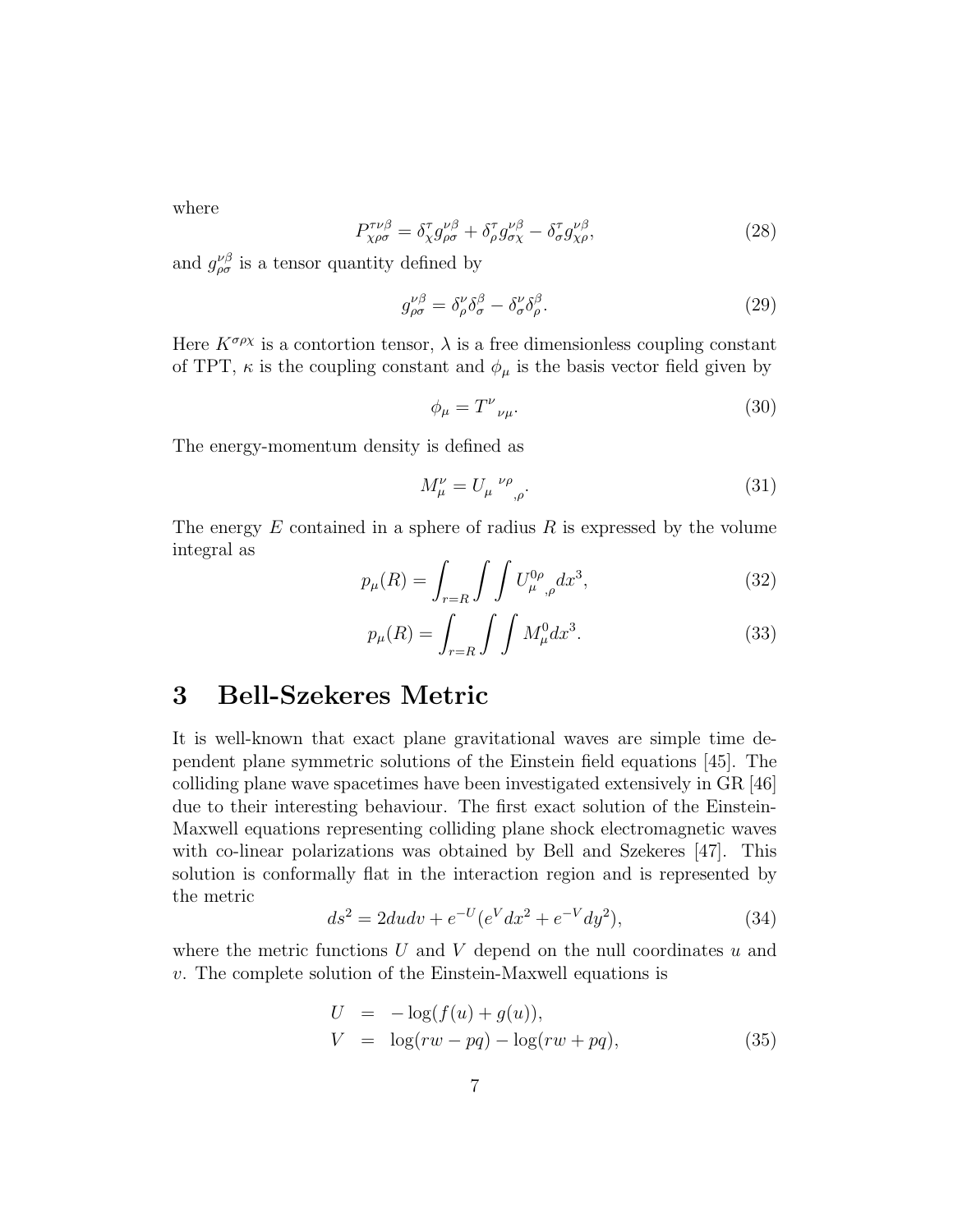where

$$
r = \left(\frac{1}{2} + f\right)^{\frac{1}{2}}, \quad p = \left(\frac{1}{2} - f\right)^{\frac{1}{2}},
$$
  

$$
w = \left(\frac{1}{2} + g\right)^{\frac{1}{2}}, \quad q = \left(\frac{1}{2} - g\right)^{\frac{1}{2}}.
$$
 (36)

with

$$
f = \frac{1}{2} - \sin^2 P, \quad g = \frac{1}{2} - \sin^2 Q. \tag{37}
$$

Here  $P = au\theta(u)$ ,  $Q = bv\theta(v)$ , where  $\theta$  is the Heaviside unit step function, a and b are arbitrary constants.

The Cartesian form of the metric is found by substituting  $t = u + v$  and  $z = v - u$ 

$$
ds^{2} = \frac{1}{2}dt^{2} - \cos^{2}\left{\frac{1}{2}b(t-z)\theta\left(\frac{t-z}{2}\right) + \frac{1}{2}a(t+z)\theta\left(\frac{t+z}{2}\right)\right}dx^{2}
$$

$$
-\cos^{2}\left{\frac{1}{2}b(z-t)\theta\left(\frac{t-z}{2}\right) + \frac{1}{2}a(t+z)\theta\left(\frac{t+z}{2}\right)\right}dy^{2} - \frac{1}{2}dz^{2}.
$$
(38)

#### 3.1 Energy-Momentum Distribution in GR

In this section, we find the energy-momentum distribution of Bell-Szekeres metric using Einstein, Landau-Lifshitz, Bergmann-Thomson and Möller's prescriptions in GR.

Using Einstein prescription, the components of the energy-momentum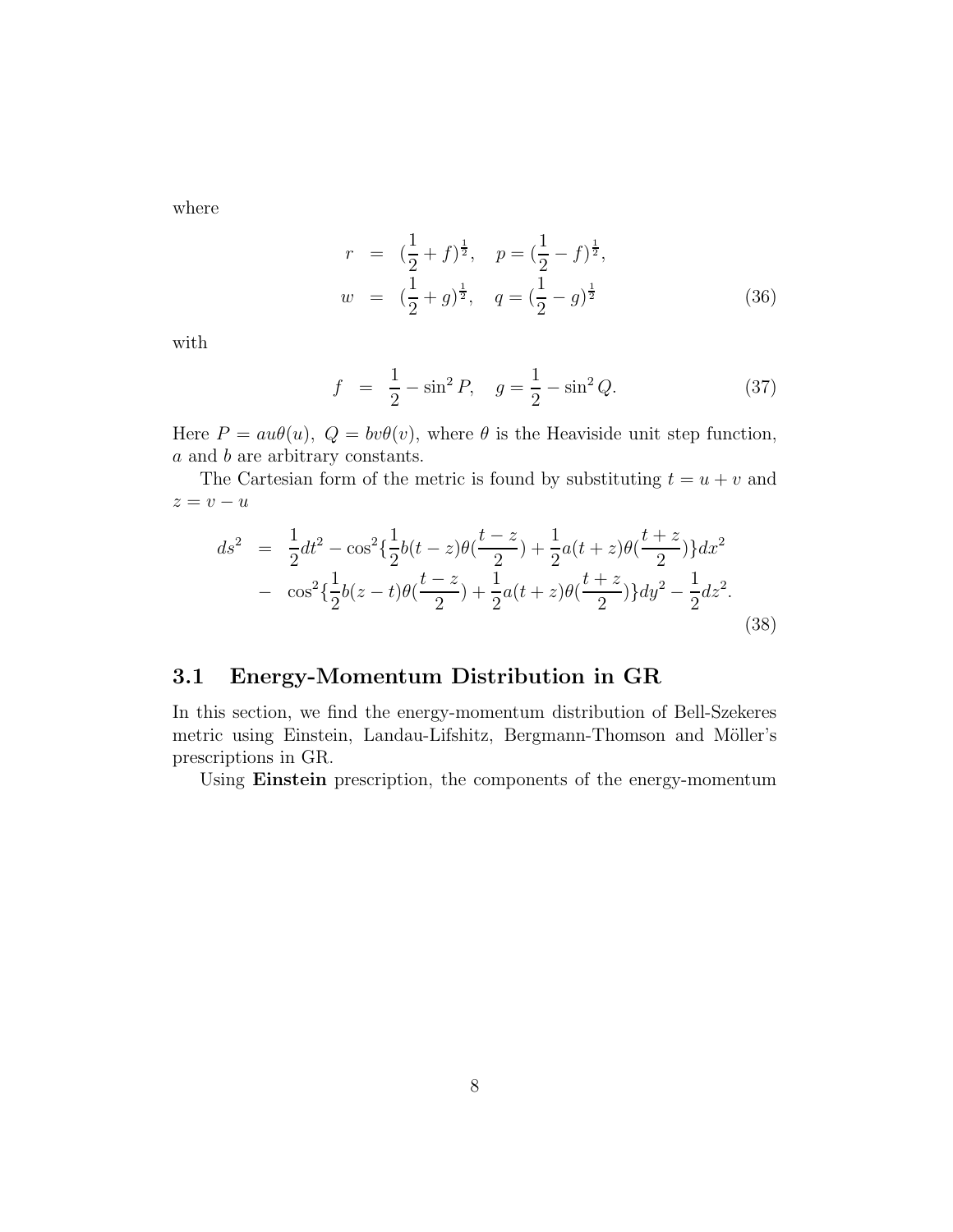density of Bell-Szekeres metric turn out to be

$$
\Theta^{00} = \frac{1}{32\pi} [\cos\{b(t-z)\theta(\frac{t-z}{2})\} \{2b\theta(\frac{t-z}{2}) + b(t-z)\theta'(\frac{t-z}{2})\}^{2}
$$
  
+  $b \sin\{b(t-z)\theta(\frac{t-z}{2})\} \{4\theta'(\frac{t-z}{2}) + (t-z)\theta''(\frac{t-z}{2})\}$   
+  $a\{a \cos\{a(t+z)\theta(\frac{t+z}{2})\} \{2\theta(\frac{t+z}{2})\}$   
+  $(t+z)\theta'(\frac{t-z}{2})\}^{2} + \sin\{a(t+z)\theta(\frac{t+z}{2})\} \{4\theta'(\frac{t+z}{2})\}$   
+  $(t+z)\theta''(\frac{t+z}{2})\}$ ],  

$$
\Theta^{10} = \Theta^{20} = 0,
$$

$$
\Theta^{30} = \frac{1}{32\pi} [\cos\{b(t-z)\theta(\frac{t-z}{2})\} \{2b\theta(\frac{t-z}{2}) + b(t-z)\theta'(\frac{t-z}{2})\}^{2}
$$
+  $b \sin\{b(t-z)\theta(\frac{t-z}{2})\} \{4\theta'(\frac{t-z}{2}) + (t-z)\theta''(\frac{t-z}{2})\}$   
+  $a\{-a \cos\{a(t+z)\theta(\frac{t+z}{2})\} \{2\theta(\frac{t+z}{2})\}$   
+  $(t+z)\{\theta'(\frac{t-z}{2})\}^{2} - \sin\{a(t+z)\theta(\frac{t+z}{2})\} \{4\theta'(\frac{t+z}{2})\}$   
+  $(t+z)\theta''(\frac{t+z}{2})\}$ ]. (39)

When we use Landau-Lifshitz complex, we obtain the following energymomentum density components

$$
L^{00} = \frac{1}{256\pi} \left[ 2 \cos\{2b(t-z)\theta(\frac{t-z}{2})\} \{2b\theta(\frac{t-z}{2}) + b(t-z)\theta'(\frac{t-z}{2})\}^2 + b \sin\{2b(t-z)\theta(\frac{t-z}{2})\} \{4\theta'(\frac{t-z}{2}) + (t-z)\theta''(\frac{t-z}{2})\} + 2b \sin\{b(t-z)\theta(\frac{t-z}{2})\} \{2a \sin(a(t+z)\theta(\frac{t+z}{2})) (2\theta(\frac{t-z}{2}) + (t-z)\theta'(\frac{t-z}{2})) (2\theta(\frac{t-z}{2}) + (t+z)\theta'(\frac{t-z}{2}))
$$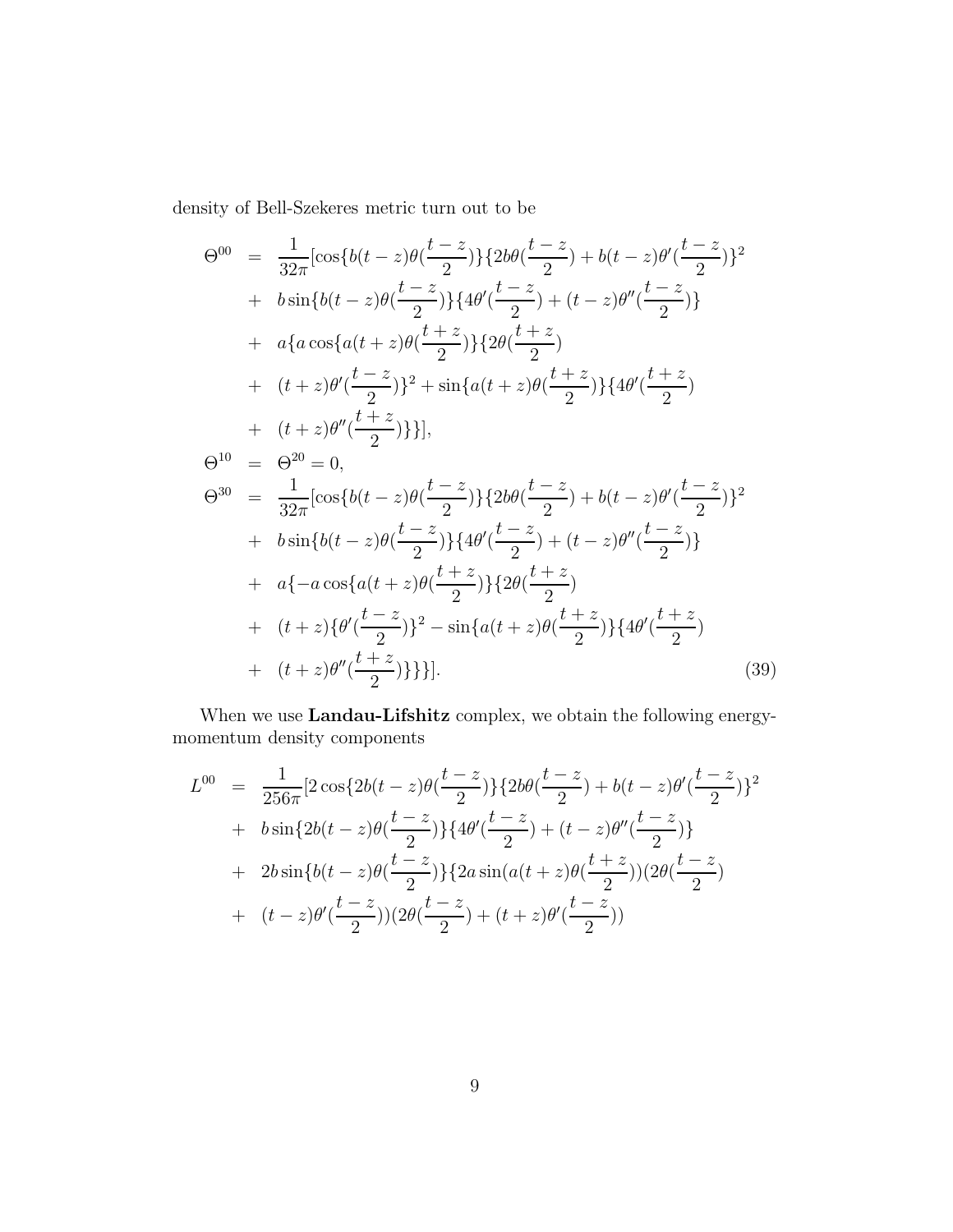+ 
$$
\cos(a(t+z)\theta(\frac{t+z}{2}))\{4\theta'(\frac{t-z}{2})+(t-z)\theta''(\frac{t-z}{2})\}\}
$$
  
+  $2\cos\{b(t-z)\theta(\frac{t-z}{2})\}\{\cos\{a(t+z)\theta(\frac{t+z}{2})\}\{4a^2\theta^2(\frac{t+z}{2})\}$   
+  $\{2b\theta(\frac{t-z}{2})+b(t-z)\theta'(\frac{t-z}{2})\}^2+4a^2(t+z)\theta(\frac{t+z}{2})\theta'(\frac{t+z}{2})$   
+  $a^2(t+z)^2\theta'(\frac{t+z}{2})^2\}+a\sin\{a(t+z)\theta(\frac{t+z}{2})\}\{4\theta'(\frac{t+z}{2})\}$   
+  $(t+z)\theta''(\frac{t+z}{2})\}\}+a\{2a\cos\{2a(t+z)\theta(\frac{t+z}{2})\}\{4\theta'(\frac{t+z}{2})\}$   
+  $(t+z)\theta''(\frac{t+z}{2})\}^2+\sin\{2a(t+z)\theta(\frac{t+z}{2})\}\{4\theta'(\frac{t+z}{2})\}$   
+  $(t+z)\theta''(\frac{t+z}{2})\}$ ];  
 $L^{10} = L^{20} = 0$ ,  
 $L^{30} = \frac{1}{256\pi}[2\cos\{2b(t-z)\theta(\frac{t-z}{2})\}\{2b\theta(\frac{t-z}{2})+b(t-z)\theta'(\frac{t-z}{2})\}^2$   
+  $2b\cos\{a(t+z)\theta(\frac{t+z}{2})\}\sin\{b(t-z)\theta(\frac{t-z}{2})\}\{4\theta'(\frac{t-z}{2})\}$   
+  $(t-z)\theta''(\frac{t-z}{2})\}+b\sin\{2b(t-z)\theta(\frac{t-z}{2})\}\{4\theta'(\frac{t-z}{2})\}$   
+  $(t-z)\theta''(\frac{t-z}{2})\}+2\cos\{b(t-z)\theta(\frac{t-z}{2})\}\cos\{a(t+\frac{t-z}{2})\}$   
-  $a(t+z)\theta'(\frac{t+z}{2})\}\{2b\theta(\frac{t-z}{2})+2a\theta(\frac{t+z}{2})+b(t-z)\theta'(\frac{t-z}{2})\}$   
-  $a(t+z)\theta'(\frac{t+z}{2})\}\{2b\theta(\frac{t-z$ 

The energy-momentum distribution in Bergmann-Thomson's prescription will become

$$
B^{00} = \frac{1}{32\pi} [\cos\{b(t-z)\theta(\frac{t-z}{2})\} \{2b\theta(\frac{t-z}{2}) + b(t-z)\theta'(\frac{t-z}{2})\}^2
$$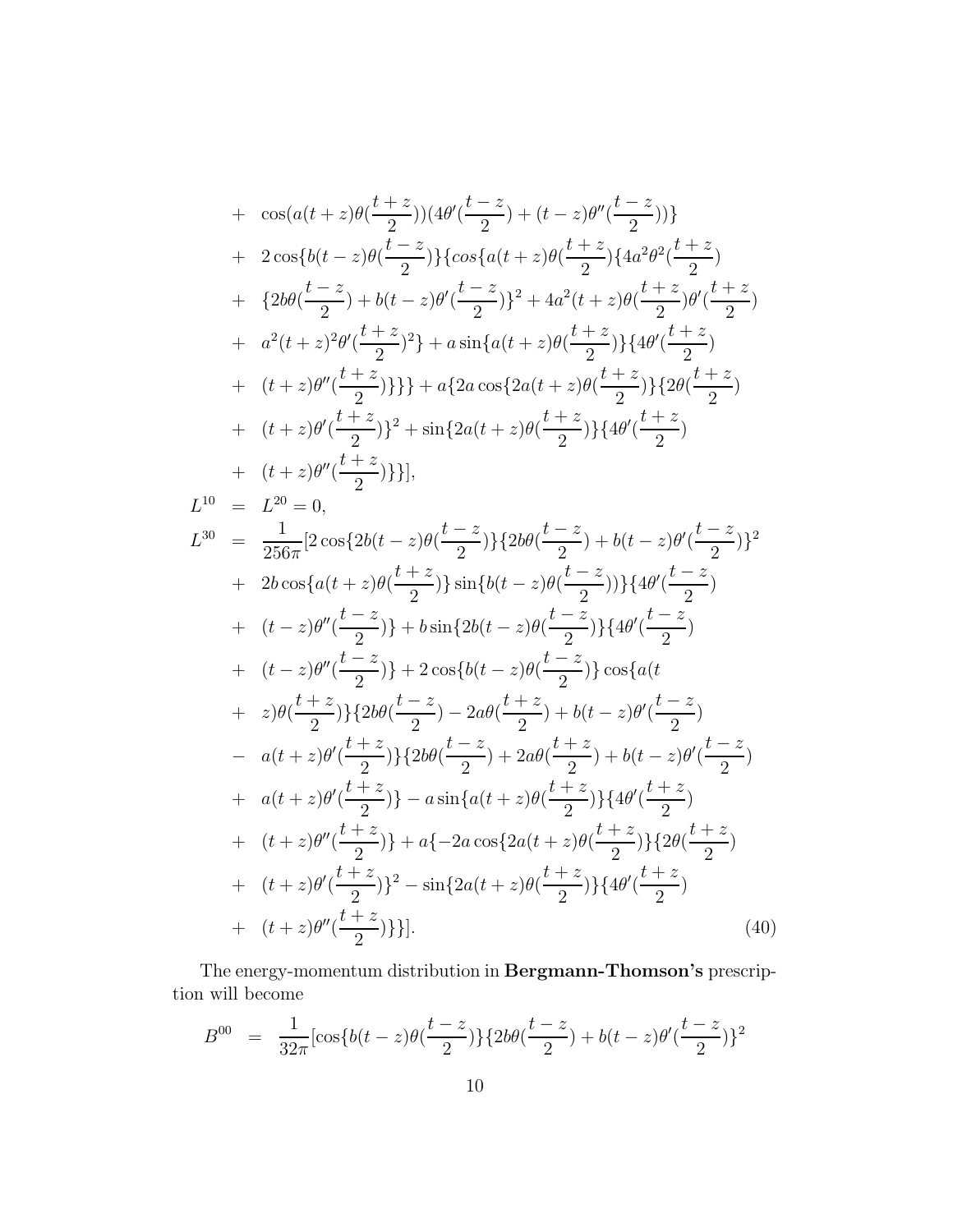+ 
$$
b\sin\{b(t-z)\theta(\frac{t-z}{2})\}\{4\theta'(\frac{t-z}{2}) + (t-z)\theta''(\frac{t-z}{2})\}
$$
  
\n+  $a\{a\cos\{a(t+z)\theta(\frac{t+z}{2})\}\{2\theta(\frac{t+z}{2}) + (t+z)\theta'(\frac{t-z}{2})\}^2$   
\n+  $\sin\{a(t+z)\theta(\frac{t+z}{2})\}\{4\theta'(\frac{t+z}{2}) + (t+z)\theta''(\frac{t+z}{2})\}\}$ ,  
\n $B^{10} = B^{20} = 0$ ,  
\n $B^{30} = \frac{1}{32\pi}[\cos\{b(t-z)\theta(\frac{t-z}{2})\}\{2b\theta(\frac{t-z}{2}) + b(t-z)\theta'(\frac{t-z}{2})\}^2$   
\n+  $b\sin\{b(t-z)\theta(\frac{t-z}{2})\}\{4\theta'(\frac{t-z}{2}) + (t-z)\theta''(\frac{t-z}{2})\}$   
\n+  $a\{-a\cos\{a(t+z)\theta(\frac{t+z}{2})\}\{2\theta(\frac{t+z}{2}) + (t+z)\{\theta'(\frac{t-z}{2})\}^2\}$   
\n-  $\sin\{a(t+z)\theta(\frac{t+z}{2})\}\{4\theta'(\frac{t+z}{2})$   
\n+  $(t+z)\theta''(\frac{t+z}{2})\}$ }. (41)

Finally, energy and momentum densities in Möller's prescription take the form

$$
M^{a0} = 0, \quad (a = 0, 1, 2, 3)
$$
\n<sup>(42)</sup>

# 3.2 Energy-Momentum Distribution in TPT

The tetrad components, in Cartesian coordinates, of Eq.(38) are given as

$$
h^{0}_{0} = \frac{1}{\sqrt{2}},
$$
  
\n
$$
h^{1}_{1} = \cos\left\{\frac{1}{2}b(t-z)\theta\left(\frac{t-z}{2}\right) + \frac{1}{2}a(t+z)\theta\left(\frac{t+z}{2}\right)\right\},\
$$
  
\n
$$
h^{2}_{2} = \cos\left\{\frac{1}{2}b(t-z)\theta\left(\frac{t-z}{2}\right) - \frac{1}{2}a(t+z)\theta\left(\frac{t+z}{2}\right)\right\},\
$$
  
\n
$$
h^{3}_{3} = \frac{1}{\sqrt{2}}
$$
\n(43)

and its inverse is

$$
h_0^0 = \sqrt{2},
$$
  
\n
$$
h_1^1 = \sec[\frac{1}{2}\{b(t-z)\theta(\frac{t-z}{2}) + a(t+z)\theta(\frac{t+z}{2})\}],
$$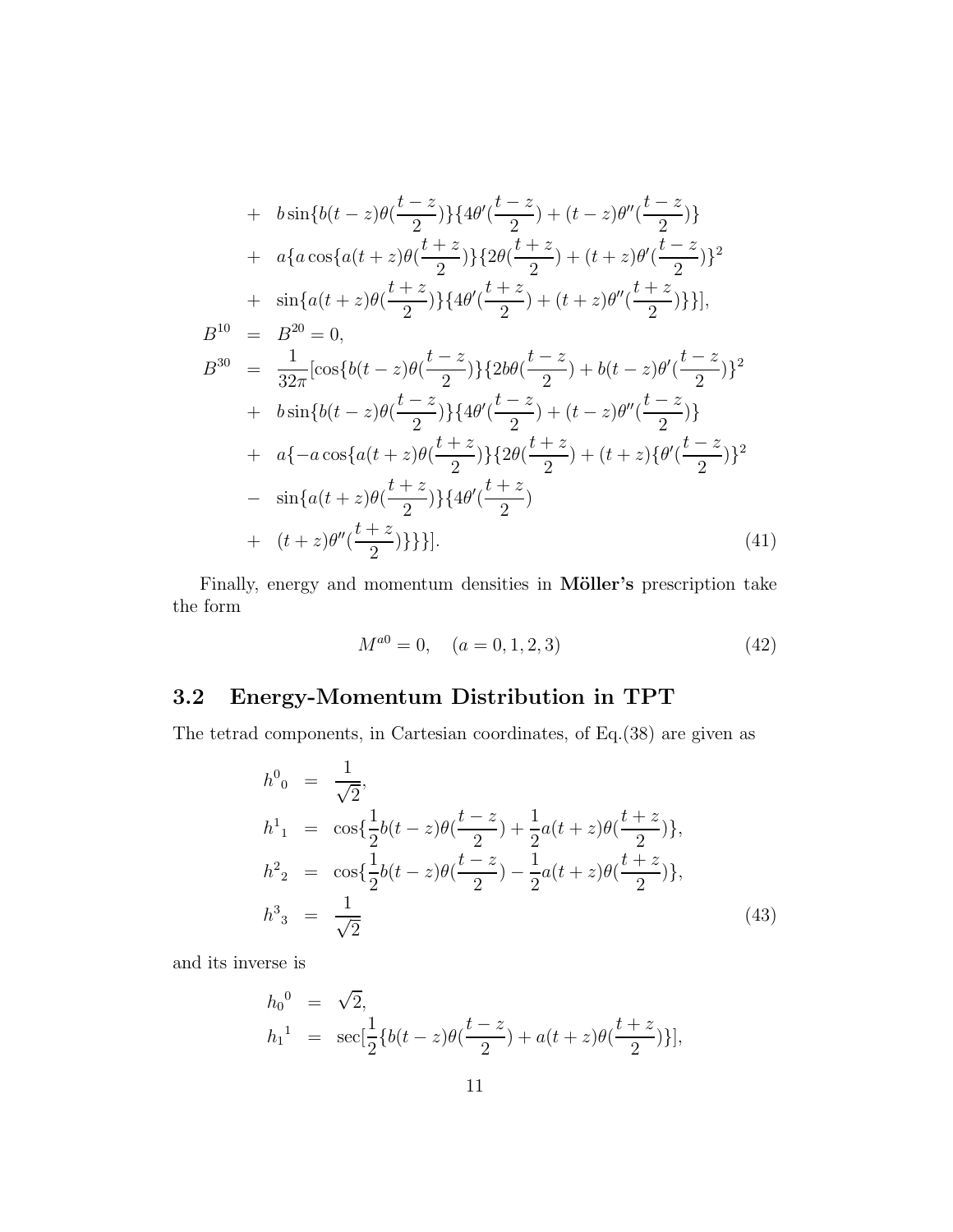$$
h_2^2 = \sec[\frac{1}{2}\{b(t-z)\theta(\frac{t-z}{2}) - a(t+z)\theta(\frac{t+z}{2})\}],
$$
  
\n
$$
h_3^3 = \sqrt{2}.
$$
\n(44)

Using these values, we can find the Weitzenböck connections and the corresponding torsion tensor. These are then used to find the components of the superpotential that are essential to obtain energy-momentum density components. When we make use of the components of superpotential in Eqs.(16)-(18), the energy-momentum density components of Einstein, Landau-Lifshitz and Bergmann-Thomson become

$$
hE^{00} = \frac{1}{32\pi} [\cos\{b(t-z)\theta(\frac{t-z}{2})\} \{2b\theta(\frac{t-z}{2}) + b(t-z)\theta'(\frac{t-z}{2})\}^{2}
$$
  
+  $b \sin\{b(t-z)\theta(\frac{t-z}{2})\} \{4\theta'(\frac{t-z}{2}) + (t-z)\theta''(\frac{t-z}{2})\}$   
+  $a\{a \cos\{a(t+z)\theta(\frac{t+z}{2})\} \{2\theta(\frac{t+z}{2})\}$   
+  $(t+z)\theta'(\frac{t-z}{2})\}^{2} + \sin\{a(t+z)\theta(\frac{t+z}{2})\} \{4\theta'(\frac{t+z}{2})\}$   
+  $(t+z)\theta''(\frac{t+z}{2})\}$ ],  
 $hE^{10} = hE^{20} = 0$ ,  
 $hE^{30} = \frac{1}{32\pi} [\cos\{b(t-z)\theta(\frac{t-z}{2})\} \{2b\theta(\frac{t-z}{2}) + b(t-z)\theta'(\frac{t-z}{2})\}^{2}$   
+  $b \sin\{b(t-z)\theta(\frac{t-z}{2})\} \{4\theta'(\frac{t-z}{2}) + (t-z)\theta''(\frac{t-z}{2})\}$   
+  $a\{-a \cos\{a(t+z)\theta(\frac{t+z}{2})\} \{2\theta(\frac{t+z}{2})\}$   
+  $(t+z)\{\theta'(\frac{t-z}{2})\}^{2} - \sin\{a(t+z)\theta(\frac{t+z}{2})\} \{4\theta'(\frac{t+z}{2})\}$   
+  $(t+z)\theta''(\frac{t+z}{2})\}$ ],  
 $hL^{00} = \frac{1}{256\pi} [2 \cos\{2b(t-z)\theta(\frac{t-z}{2})\} \{2b\theta(\frac{t-z}{2}) + b(t-z)\theta'(\frac{t-z}{2})\}^{2}$   
+  $b \sin\{2b(t-z)\theta(\frac{t-z}{2})\} \{4\theta'(\frac{t-z}{2}) + (t-z)\theta''(\frac{t-z}{2})\}$   
+  $2b \sin\{b(t-z)\theta(\frac{t-z}{2})\} \{2a \sin\{a(t+z)\theta(\frac{t-z}{2})\} \{2\theta(\frac{t-z}{2})\}$   
+  $(t-z)\theta'$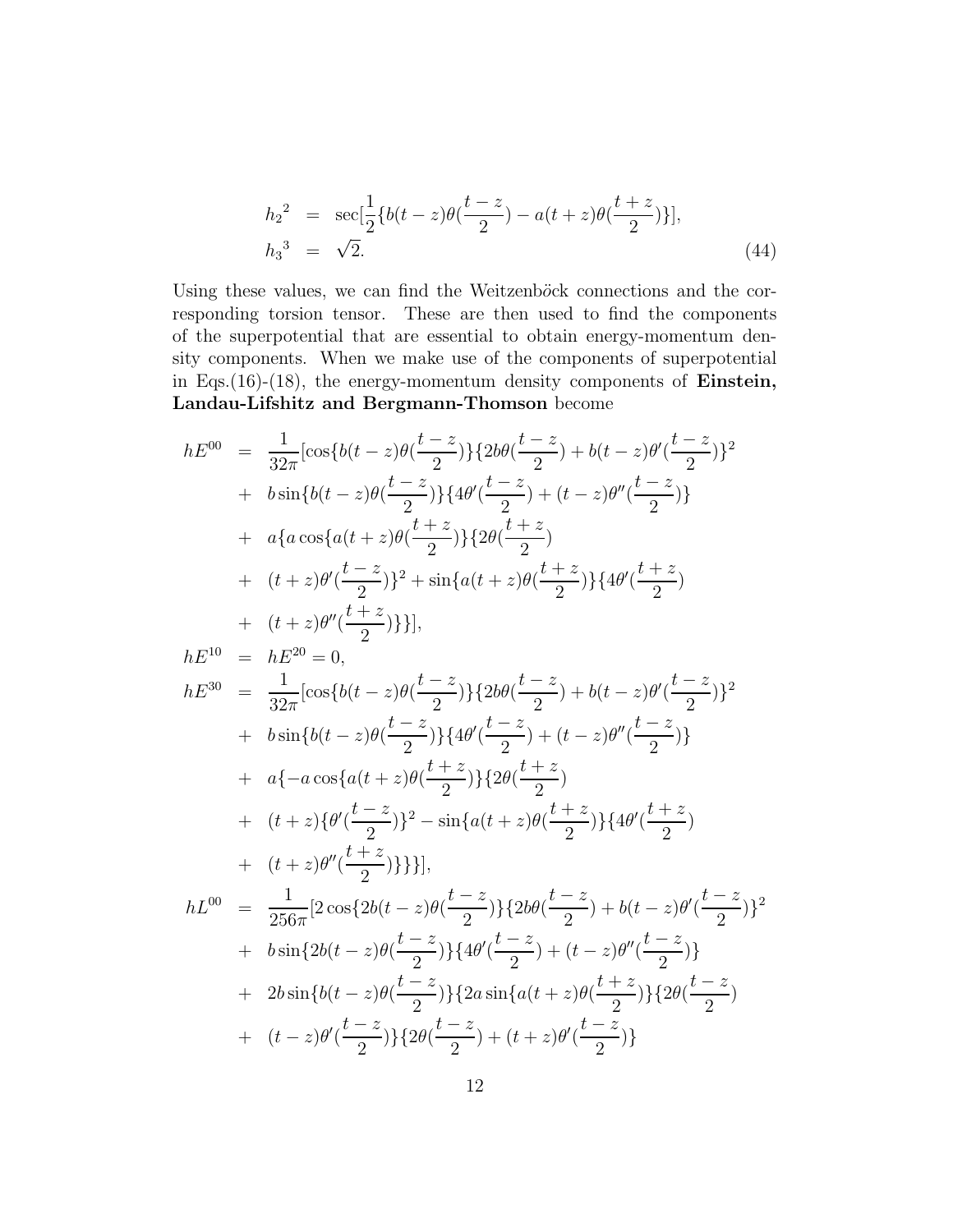+ 
$$
\cos\{a(t+z)\theta(\frac{t+z}{2})\}\{4\theta'(\frac{t-z}{2})+(t-z)\theta''(\frac{t-z}{2})\}\}
$$
  
+  $2\cos\{b(t-z)\theta(\frac{t-z}{2})\}\{\cos\{a(t+z)\theta(\frac{t+z}{2})\}\{4a^2\theta^2(\frac{t+z}{2})\}$   
+  $\{2b\theta(\frac{t-z}{2})+b(t-z)\theta'(\frac{t-z}{2})\}^2+4a^2(t+z)\theta(\frac{t+z}{2})\theta'(\frac{t+z}{2})$   
+  $a^2(t+z)^2\theta'(\frac{t+z}{2})^2\}+a\sin\{a(t+z)\theta(\frac{t+z}{2})\}\{4\theta'(\frac{t+z}{2})$   
+  $(t+z)\theta''(\frac{t+z}{2})\}+a\{2a\cos\{2a(t+z)\theta(\frac{t+z}{2})\}\{2\theta(\frac{t+z}{2})\}$   
+  $(t+z)\theta''(\frac{t+z}{2})\}^2+\sin\{2a(t+z)\theta(\frac{t+z}{2})\}\{4\theta'(\frac{t+z}{2})\}$   
+  $(t+z)\theta''(\frac{t+z}{2})\}$ ];  
hL<sup>10</sup> =  $hL^{20} = 0$ ,  
 $hL^{30} = \frac{1}{256\pi}[2\cos\{2b(t-z)\theta(\frac{t-z}{2})\}\{2b\theta(\frac{t-z}{2})+b(t-z)\theta'(\frac{t-z}{2})\}^2$   
+  $2b\cos\{a(t+z)\theta(\frac{t+z}{2})\}\sin\{b(t-z)\theta(\frac{t-z}{2})\}\{4\theta'(\frac{t-z}{2})+(t-z)\theta''(\frac{t-z}{2})\}$   
+  $2\cos\{b(t-z)\theta(\frac{t-z}{2})\}\cos\{a(t+z)\theta(\frac{t+z}{2})\}\{2b\theta(\frac{t-z}{2})-2a\theta(\frac{t+z}{2})\}$   
+  $b(t-z)\theta'(\frac{t-z}{2})-a(t+z)\theta'(\frac{t+z}{2})\}\{2b\theta(\frac{t-z}{2})-2a\theta(\frac{t+z}{2})\}$   
+  $b(t-z)\theta'(\frac{t-z}{2})-a(t+z)\theta'(\frac{t+z}{2})\}\{2b\theta(\frac{t-z}{2})-2$ 

and

$$
hB^{00} = \frac{1}{32\pi} \left[ \cos\{b(t-z)\theta(\frac{t-z}{2})\} \{2b\theta(\frac{t-z}{2}) + b(t-z)\theta'(\frac{t-z}{2})\}^2 + b\sin\{b(t-z)\theta(\frac{t-z}{2})\} \{4\theta'(\frac{t-z}{2}) + (t-z)\theta''(\frac{t-z}{2})\}
$$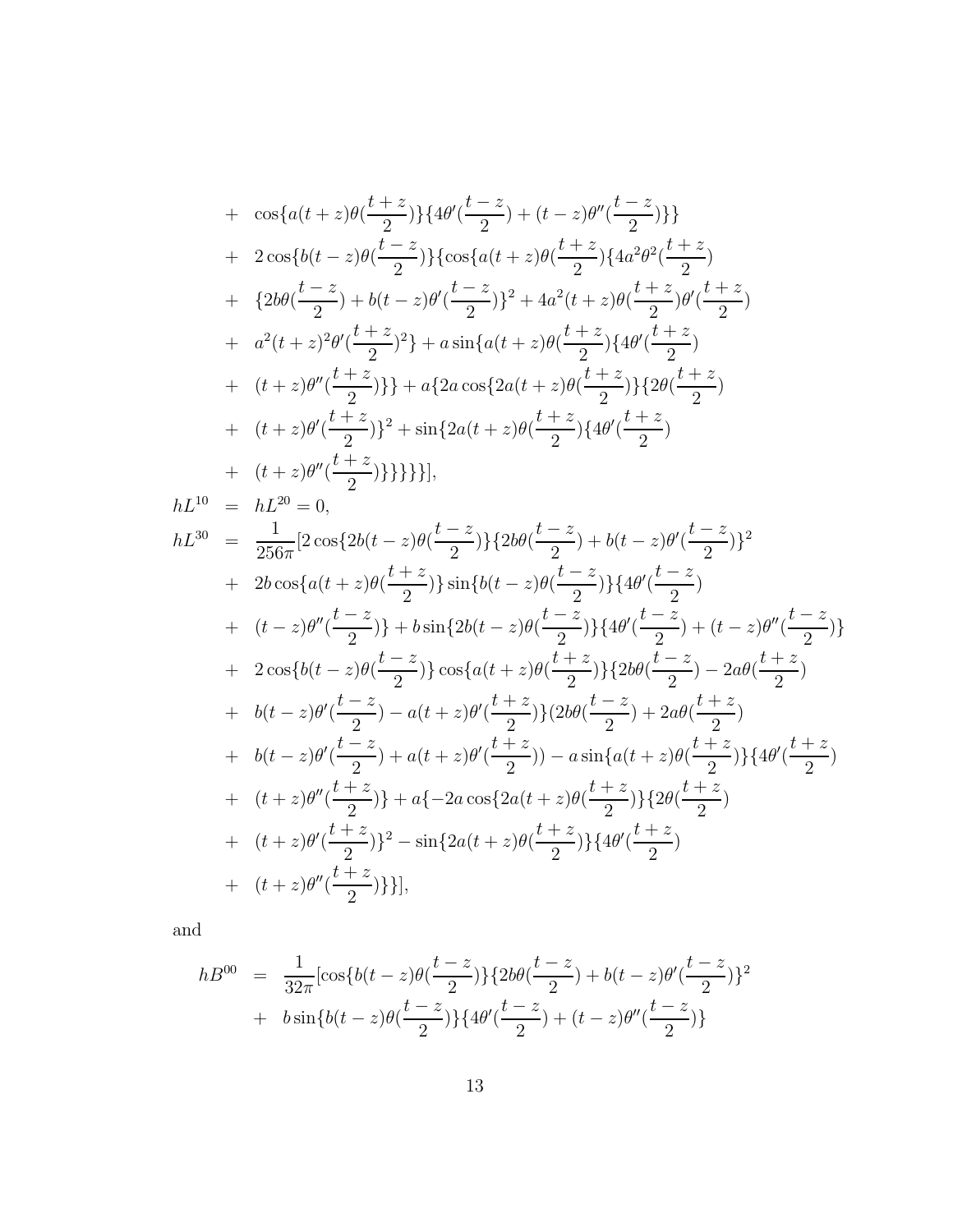+ 
$$
a\{a\cos(a(t+z)\theta(\frac{t+z}{2}))\left(2\theta(\frac{t+z}{2})\right)
$$
  
\n+  $(t+z)\theta'(\frac{t-z}{2})^2 + \sin(a(t+z)\theta(\frac{t+z}{2}))\left\{4\theta'(\frac{t+z}{2})\right\}$   
\n+  $(t+z)\theta''(\frac{t+z}{2})\}$ ],  
\n $hB^{10} = hB^{20} = 0$ ,  
\n $hB^{30} = \frac{1}{32\pi}[\cos\{b(t-z)\theta(\frac{t-z}{2})\}\left\{2b\theta(\frac{t-z}{2})+b(t-z)\theta'(\frac{t-z}{2})\right\}^2$   
\n+  $b\sin\{b(t-z)\theta(\frac{t-z}{2})\}\left\{4\theta'(\frac{t-z}{2})+(t-z)\theta''(\frac{t-z}{2})\right\}$   
\n+  $a\{-a\cos\{a(t+z)\theta(\frac{t+z}{2})\}\left\{2\theta(\frac{t+z}{2})\right\}$   
\n+  $(t+z)(\theta'(\frac{t-z}{2}))^2 - \sin\{a(t+z)\theta(\frac{t+z}{2})\}\left\{4\theta'(\frac{t+z}{2})\right\}$   
\n+  $(t+z)\theta''(\frac{t+z}{2})\}$ },  
\n(45)

respectively.

Similarly, we can proceed to find energy-momentum density components using Möller's prescription in TPT. The tetrad components of  $Eq.(34)$  are given as

$$
h^{a}_{\ \mu} = \begin{pmatrix} 1 & \frac{1}{2} & 0 & 0 \\ -1 & \frac{1}{2} & 0 & 0 \\ 0 & 0 & \cos\{au\theta(u) + bv\theta(v)\} & 0 \\ 0 & 0 & 0 & \cos\{au\theta(u) - bv\theta(v)\} \end{pmatrix}
$$
 (46)

and its inverse

$$
h_{a}^{\mu} = \begin{pmatrix} \frac{1}{2} & 1 & 0 & 0 \\ -\frac{1}{2} & 1 & 0 & 0 \\ 0 & 0 & \sec\{au\theta(u) + bv\theta(v)\} & 0 \\ 0 & 0 & 0 & \sec\{au\theta(u) - bv\theta(v)\} \end{pmatrix}.
$$
 (47)

Consequently, the energy-momentum density components turn out to be

$$
M^{00} = M^{20} = M^{30} = 0,
$$
  
\n
$$
M^{10} = \frac{a}{\kappa} [2a \cos\{2au\theta(u)\}\{\theta(u) + u\theta'(u)\}^2 + \sin\{2au\theta(u)\}\{2\theta'(u) + u\theta''(u)\}].
$$
\n(48)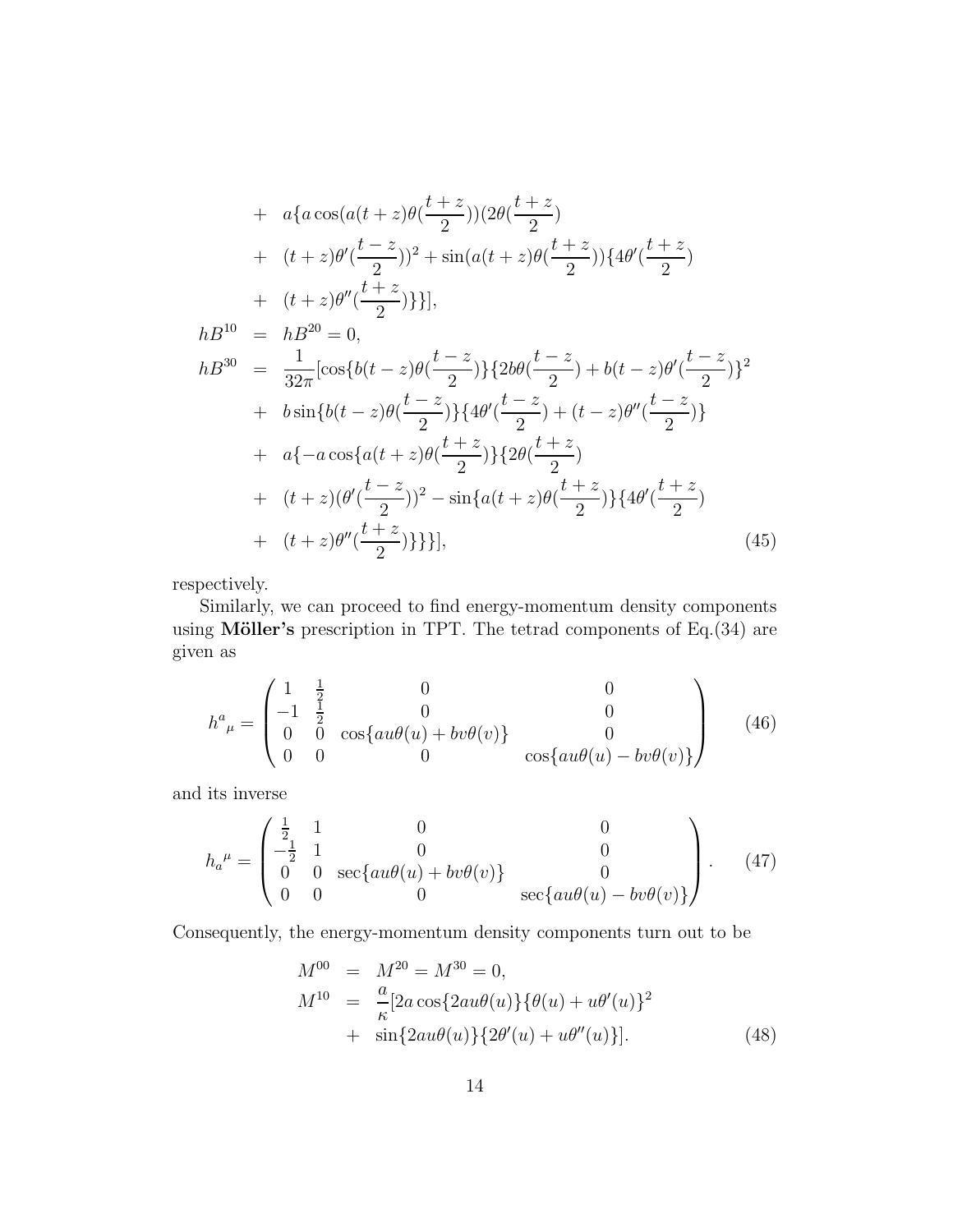# 4 Discussion

The problem of energy-momentum localization has been a subject of many researchers but still remains un-resolved. Numerous attempts have been made to explore a quantity which describes the distribution of energy-momentum due to matter, non-gravitational and gravitational fields. This paper continues the investigation of comparing various distributions presented in the literature in the framework of GR and TPT. The more information that is assembled on the subject, the better. We have used four different prescriptions namely Einstein, Landau-Lifshitz, Bergmann and Möller to calculate energy-momentum distribution of a Bell-Szekeres metric in the context of both GR and TPT. The resulting non-vanishing components of the energymomentum density are displayed in the following tables. In these tables, EMD will stand for energy-momentum density.

Table 1(a) Bell-Szekeres Metric: Einstein's Prescription in GR and TPT

| EMD           | <b>Expression</b>                                                                                               |
|---------------|-----------------------------------------------------------------------------------------------------------------|
| $\Theta^{00}$ | $\frac{1}{32\pi}[\cos\{b(t-z)\theta(\frac{t-z}{2})\}\{2b\theta(\frac{t-z}{2})+b(t-z)\theta'(\frac{t-z}{2})\}^2$ |
|               | $+ b \sin\{b(t-z)\theta(\frac{t-z}{2})\}\{4\theta'(\frac{t-z}{2})+(t-z)\theta''(\frac{t-z}{2})\}$               |
|               | $+a\{a\cos\{a(t+z)\theta(\frac{t+z}{2})\}\{2\theta(\frac{t+z}{2})+(t+z)\theta'(\frac{t-z}{2})\}^2$              |
|               | $+\sin\{a(t+z)\theta(\frac{t+z}{2})\}\{4\theta'(\frac{t+z}{2})+(t+z)\theta''(\frac{t+z}{2})\}\}\$               |
| $\Theta^{30}$ | $\frac{1}{32\pi}[\cos\{b(t-z)\theta(\frac{t-z}{2})\}\{2b\theta(\frac{t-z}{2})+b(t-z)\theta'(\frac{t-z}{2})\}^2$ |
|               | $\{\pm b \sin\{b(t-z)\theta(\frac{t-z}{2})\}\{4\theta'(\frac{t-z}{2})+(t-z)\theta''(\frac{t-z}{2})\}$           |
|               | $+a\{-a\cos\{a(t+z)\theta(\frac{t+z}{2})\}\{2\theta(\frac{t+z}{2})+(t+z)\{\theta'(\frac{t-z}{2})\}^2$           |
|               | $-\sin\{a(t+z)\theta(\frac{t+z}{2})\}\{4\theta'(\frac{t+z}{2})+(t+z)\theta''(\frac{t+z}{2})\}\}\$               |

| <b>EMD</b> | <b>Expression</b>                                                                                               |
|------------|-----------------------------------------------------------------------------------------------------------------|
| $hE^{00}$  | $\frac{1}{32\pi}[\cos\{b(t-z)\theta(\frac{t-z}{2})\}\{2b\theta(\frac{t-z}{2})+b(t-z)\theta'(\frac{t-z}{2})\}^2$ |
|            | $\{\pm b \sin\{b(t-z)\theta(\frac{t-z}{2})\}\{4\theta'(\frac{t-z}{2})+(t-z)\theta''(\frac{t-z}{2})\}\}$         |
|            | $+a\{a\cos\{a(t+z)\theta(\frac{t+z}{2})\}\{2\theta(\frac{t+z}{2})+(t+z)\theta'(\frac{t-z}{2})\}^2$              |
|            | $+\sin\{a(t+z)\theta(\frac{t+z}{2})\}\{4\theta'(\frac{t+z}{2})+(t+z)\theta''(\frac{t+z}{2})\}\}\$               |
| $hE^{30}$  | $\frac{1}{32\pi}[\cos\{b(t-z)\theta(\frac{t-z}{2})\}\{2b\theta(\frac{t-z}{2})+b(t-z)\theta'(\frac{t-z}{2})\}^2$ |
|            | $\{\pm b \sin\{b(t-z)\theta(\frac{t-z}{2})\}\{4\theta'(\frac{t-z}{2})+(t-z)\theta''(\frac{t-z}{2})\}$           |
|            | $+a\{-a\cos\{a(t+z)\theta(\frac{t+z}{2})\}\{2\theta(\frac{t+z}{2})+(t+z)\{\theta'(\frac{t-z}{2})\}^2$           |
|            | $-\sin\{a(t+z)\theta(\frac{t+z}{2})\}\{4\theta'(\frac{t+z}{2})+(t+z)\theta''(\frac{t+z}{2})\}\}\$               |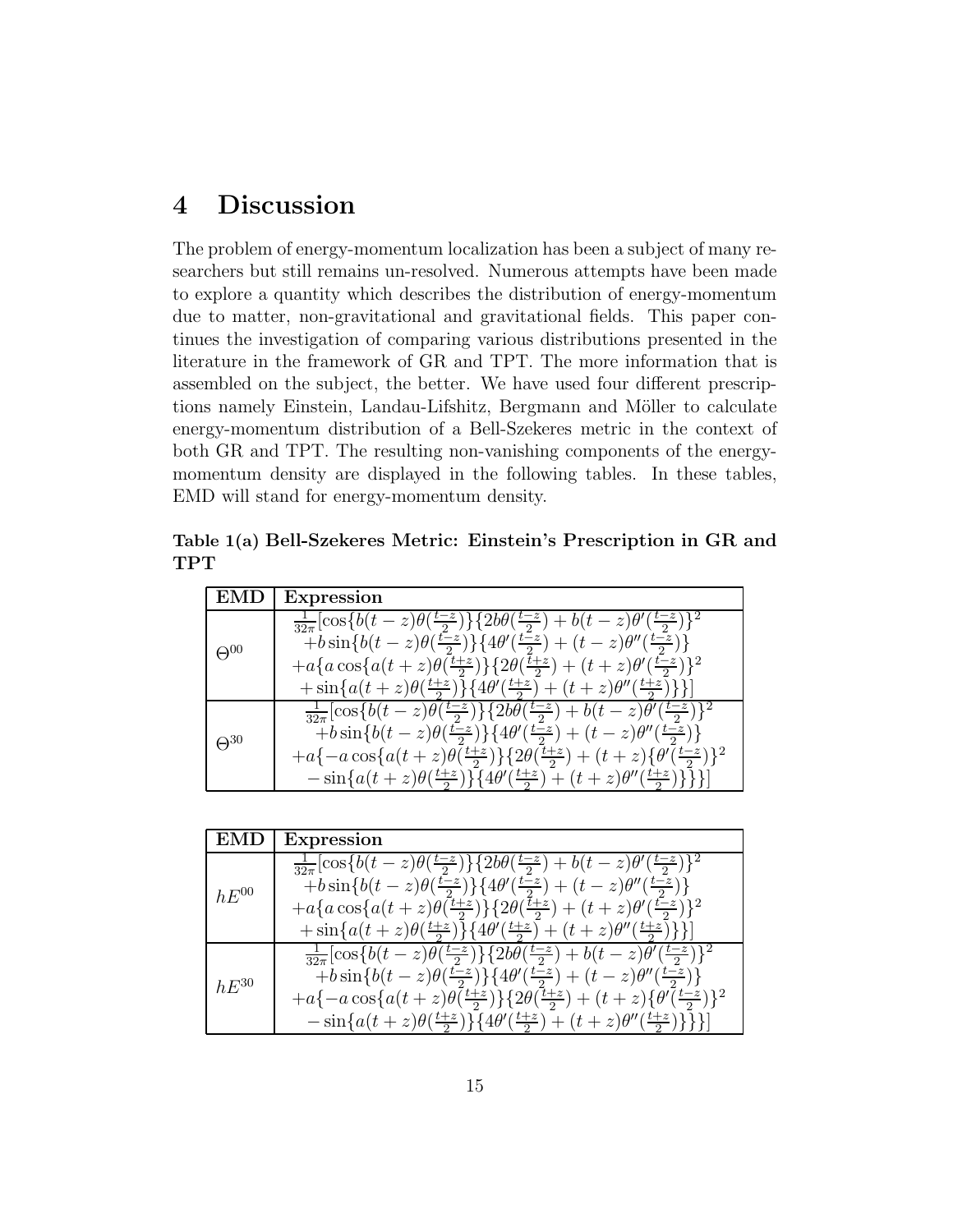Table 1(b) Bell-Szekeres Metric: Landau-Lifshitz's Prescription in GR and TPT

| <b>EMD</b> | <b>Expression</b>                                                                                                                                                                                                                                                                                                                                                                                                                                                                                                                                                                                                                                                                                                                                                                                                                                                                                                                                                                                                                                                                                                                                                                          |
|------------|--------------------------------------------------------------------------------------------------------------------------------------------------------------------------------------------------------------------------------------------------------------------------------------------------------------------------------------------------------------------------------------------------------------------------------------------------------------------------------------------------------------------------------------------------------------------------------------------------------------------------------------------------------------------------------------------------------------------------------------------------------------------------------------------------------------------------------------------------------------------------------------------------------------------------------------------------------------------------------------------------------------------------------------------------------------------------------------------------------------------------------------------------------------------------------------------|
| $L^{00}$   | $\frac{1}{256\pi} \left[2 \cos \{2b(t-z) \theta \overline{(\frac{t-z}{2})}\}\{2b\theta (\frac{t-z}{2})+b(t-z) \theta' (\frac{t-z}{2})\}^2\right]$<br>$\left. +b\sin\left\{2b(t-z)\theta(\frac{t-z}{2})\right\}\right\{4\theta'(\frac{t-z}{2})+(t-z)\theta''(\frac{t-z}{2})\}$<br>$+2b\sin\{b(t-z)\theta(\frac{t-z}{2})\}\{2a\sin(a(t+z)\theta(\frac{t+z}{2}))(2\theta(\frac{t-z}{2}))\}$<br>$+(t-z)\theta'(\frac{t-z}{2}))(2\theta(\frac{t-z}{2})+(t+z)\theta'(\frac{t-z}{2}))+\cos(a(t$<br>$(z+z)\theta(\frac{t+z}{2}))(4\theta'(\frac{t-z}{2})+(t-z)\theta''(\frac{t-z}{2})) + 2\cos\{b(t-z)\}$<br>$-z)\theta(\frac{t-z}{2})\}\{\cos\{a(t+z)\theta(\frac{t+z}{2})\}\{4a^2\theta^2(\frac{t+z}{2})+\{2b\theta(\frac{t-z}{2})\}$<br>$+b(t-z)\theta'(\frac{t-z}{2})^2+4a^2(t+z)\theta(\frac{t+z}{2})\theta'(\frac{t+z}{2})+a^2(t+z)^2$<br>$\theta'(\frac{t+z}{2})^2 + a \sin\{a(t+z)\theta(\frac{t+z}{2})\}\{4\theta'(\frac{t+z}{2})\}$<br>$+(t+z)\theta''(\frac{t+z}{2})\}\}$<br>$+a\{2a\cos\{2a(t+z)\theta(\frac{t+z}{2})\}\{2\theta(\frac{t+z}{2})+(t+z)\theta'(\frac{t+z}{2})\}^2$<br>$+\sin\{2a(t+z)\theta(\frac{t+z}{2})\}\{4\theta'(\frac{t+z}{2})+(t+z)\theta''(\frac{t+z}{2})\}\}\$ |
| $L^{30}$   | $\frac{1}{256\pi} \left[2\cos\left\{2b(t-z)\theta\left(\frac{t-z}{2}\right)\right\}\left\{2b\theta\left(\frac{t-z}{2}\right)+b(t-z)\theta\left(\frac{t-z}{2}\right)\right\}^2\right]$<br>$+2b\cos\{a(t+z)\theta(\frac{t+z}{2})\}\sin\{b(t-z)\theta(\frac{t-z}{2})\}\{4\theta'(\frac{t-z}{2})$<br>$+(t-z)\theta''(\frac{t-z}{2})\}$<br>$\{\pm b \sin\{2b(t-z)\theta(\frac{t-z}{2})\}\{4\theta'(\frac{t-z}{2})+(t-z)\theta''(\frac{t-z}{2})\}\}$<br>$+2\cos\{b(t-z)\theta(\frac{t-z}{2})\}\cos\{a(t+z)\theta(\frac{t+z}{2})\}$<br>$\{2b\theta'(\frac{t-z}{2})-2a\theta(\frac{t+z}{2})+b(t-z)\theta'(\frac{t-z}{2})-a(t+z)\theta'(\frac{t+z}{2})\}$<br>$\{2b\theta(\frac{t-z}{2})+2a\theta(\frac{t+z}{2})+b(t-z)\theta'(\frac{t-z}{2})+a(t+z)\theta'(\frac{t+z}{2})\}$<br>$-a\sin\{a(t+z)\theta(\frac{t+z}{2})\}\{4\theta'(\frac{t+z}{2})+(t+z)\theta''(\frac{t+z}{2})\}$<br>$+a\{-2a\cos\{2a(t+z)\theta(\frac{t+z}{2})\}\{2\theta(\frac{t+z}{2})+(t+z)\theta'(\frac{t+z}{2})\}^2$<br>$-\sin\{2a(t+z)\theta(\frac{t+z}{2})\}\{4\theta'(\frac{t+z}{2})+(t+z)\theta''(\frac{t+z}{2})\}\}\$                                                                                                      |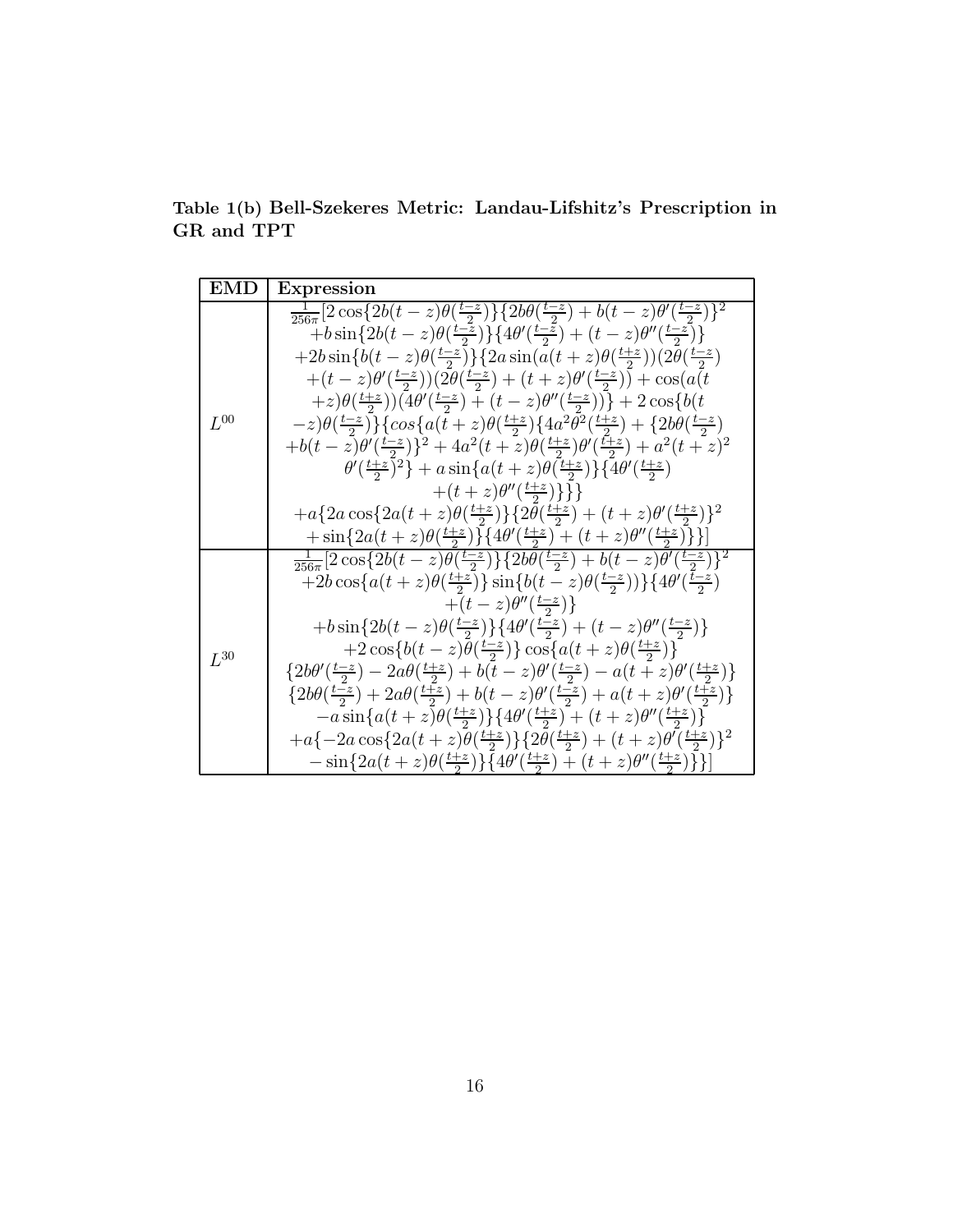| <b>EMD</b> | Expression                                                                                                                                                                                                                                                                                                                                                                                                                                                                                                                                                                                                                                                                                                                                                                                                                                                                                                                                                                                                                                                                                                                                                                        |
|------------|-----------------------------------------------------------------------------------------------------------------------------------------------------------------------------------------------------------------------------------------------------------------------------------------------------------------------------------------------------------------------------------------------------------------------------------------------------------------------------------------------------------------------------------------------------------------------------------------------------------------------------------------------------------------------------------------------------------------------------------------------------------------------------------------------------------------------------------------------------------------------------------------------------------------------------------------------------------------------------------------------------------------------------------------------------------------------------------------------------------------------------------------------------------------------------------|
| $hL^{00}$  | $\frac{1}{256\pi}\left[2\cos\left\{2b(t-z)\theta(\frac{t-z}{2})\right\}\left\{2b\theta(\frac{t-z}{2})+b(t-z)\theta'(\frac{t-z}{2})\right\}^2\right]$<br>$\{\pm b \sin\{2b(t-z)\theta(\frac{t-z}{2})\}\{4\theta'(\frac{t-z}{2})+(t-z)\theta''(\frac{t-z}{2})\}\}$<br>$+2b\sin\{b(t-z)\theta(\frac{t-z}{2})\}\{2a\sin(a(t+z)\theta(\frac{t+z}{2}))(2\theta(\frac{t-z}{2}))\}$<br>$+(t-z)\theta'(\frac{t-z}{2}))(2\theta(\frac{t-z}{2})+(t+z)\theta'(\frac{t-z}{2}))+\cos(a(t$<br>$(z+z)\theta(\frac{t+z}{2}))(4\theta'(\frac{t-z}{2})+(t-z)\theta''(\frac{t-z}{2})) + 2\cos\{b(t-z)\}$<br>$(z-z)\theta(\frac{t-z}{2})\}\{\cos\{a(t+z)\theta(\frac{t+z}{2})\}\{4a^2\theta^2(\frac{t+z}{2})+\{2b\theta(\frac{t-z}{2})\}$<br>$+b(t-z)\theta'(\frac{t-z}{2})\}^2+4a^2(t+z)\theta(\frac{t+z}{2})\theta'(\frac{t+z}{2})+a^2(t+z)^2$<br>$\theta'(\frac{t+z}{2})^2 + a \sin\{a(t+z)\theta(\frac{t+z}{2})\}\{4\theta'(\frac{t+z}{2})\}$<br>$+(t+z)\theta''(\frac{t+z}{2})\}\}$<br>$+a\{2a\cos\{2a(t+z)\theta(\frac{t+z}{2})\}\{2\theta(\frac{t+z}{2})+(t+z)\theta'(\frac{t+z}{2})\}^2$<br>$+\sin\{2a(t+z)\theta(\frac{t+z}{2})\}\{4\theta'(\frac{t+z}{2})+(t+z)\theta''(\frac{t+z}{2})\}\}\$ |
| $hL^{30}$  | $\frac{1}{256\pi} [2 \cos\{2b(t-z)\theta(\frac{t-z}{2})\} \{2b\theta(\frac{t-z}{2}) + b(t-z)\theta'(\frac{t-z}{2})\}^2$<br>$+2b\cos\{a(t+z)\theta(\frac{t+z}{2})\}\sin\{b(t-z)\theta(\frac{t-z}{2}))\}\{4\theta'(\frac{\bar{t}-z}{2})\}$<br>$+(t-z)\theta''(\frac{t-z}{2})\}$<br>$\left. +b\sin\left\{2b(t-z)\theta(\frac{t-z}{2})\right\}\left\{4\theta'(\frac{t-z}{2})+(t-z)\theta''(\frac{t-z}{2})\right\}\right\}$<br>$+2\cos\{b(t-z)\theta(\frac{t-z}{2})\}\cos\{a(t+z)\theta(\frac{t+z}{2})\}$<br>$\{2b\theta'(\frac{t-z}{2})-2a\theta(\frac{t+z}{2})+b(t-z)\theta'(\frac{t-z}{2})-a(t+z)\theta'(\frac{t+z}{2})\}$<br>$\{2b\theta(\frac{t-z}{2})+2a\theta(\frac{t+z}{2})+b(t-z)\theta'(\frac{t-z}{2})+a(t+z)\theta'(\frac{t+z}{2})\}$<br>$-a\sin\{a(t+z)\theta(\frac{t+z}{2})\}\{4\theta'(\frac{t+z}{2})+(t+z)\theta''(\frac{t+z}{2})\}$<br>$+a\{-2a\cos\{2a(t+z)\theta(\frac{t+z}{2})\}\{2\theta(\frac{t+z}{2})+(t+z)\theta'(\frac{t+z}{2})\}^2$<br>$-\sin\{2a(t+z)\theta(\frac{t+z}{2})\}\{4\theta'(\frac{t+z}{2})+(t+z)\theta''(\frac{t+z}{2})\}\}$                                                                                                                      |

Table 1(c) Bell-Szekeres Metric: Bergmann's Prescription in GR and TPT

| EMD      | Expression                                                                                                                                                                                                           |
|----------|----------------------------------------------------------------------------------------------------------------------------------------------------------------------------------------------------------------------|
| $R^{00}$ | $\frac{1}{32\pi}[\cos\{b(t-z)\theta(\frac{t-z}{2})\}\{2b\theta(\frac{t-z}{2})+b(t-z)\theta'(\frac{t-z}{2})\}^2$<br>$+ b \sin\{b(t-z)\theta(\frac{t-z}{2})\}\{4\theta'(\frac{t-z}{2})+(t-z)\theta''(\frac{t-z}{2})\}$ |
|          | $+a\{a\cos\{a(t+z)\theta(\frac{t+z}{2})\}\{2\theta(\frac{t+z}{2})+(t+z)\theta'(\frac{t-z}{2})\}^2$                                                                                                                   |
|          | $+\sin\{a(t+z)\theta(\frac{t+z}{2})\}\{4\theta'(\frac{t+z}{2})+(t+z)\theta''(\frac{t+z}{2})\}\}\$                                                                                                                    |
| $R^{30}$ | $\frac{1}{32\pi}[\cos\{b(t-z)\theta(\frac{t-z}{2})\}\{2b\theta(\frac{t-z}{2})+b(t-z)\theta(\frac{t-z}{2})\}^2$                                                                                                       |
|          | $\{\pm b \sin\{b(t-z)\theta(\frac{t-z}{2})\}\{4\theta'(\frac{t-z}{2})+(t-z)\theta''(\frac{t-z}{2})\}\}$                                                                                                              |
|          | $+a\{-a\cos\{a(t+z)\theta(\frac{t+z}{2})\}\{2\theta(\frac{t+z}{2})+(t+z)\{\theta'(\frac{t-z}{2})\}^2$                                                                                                                |
|          | $-\sin\{a(t+z)\theta(\frac{t+z}{2})\}\{4\theta'(\frac{t+z}{2})+(t+z)\theta''(\frac{t+z}{2})\}\}\$                                                                                                                    |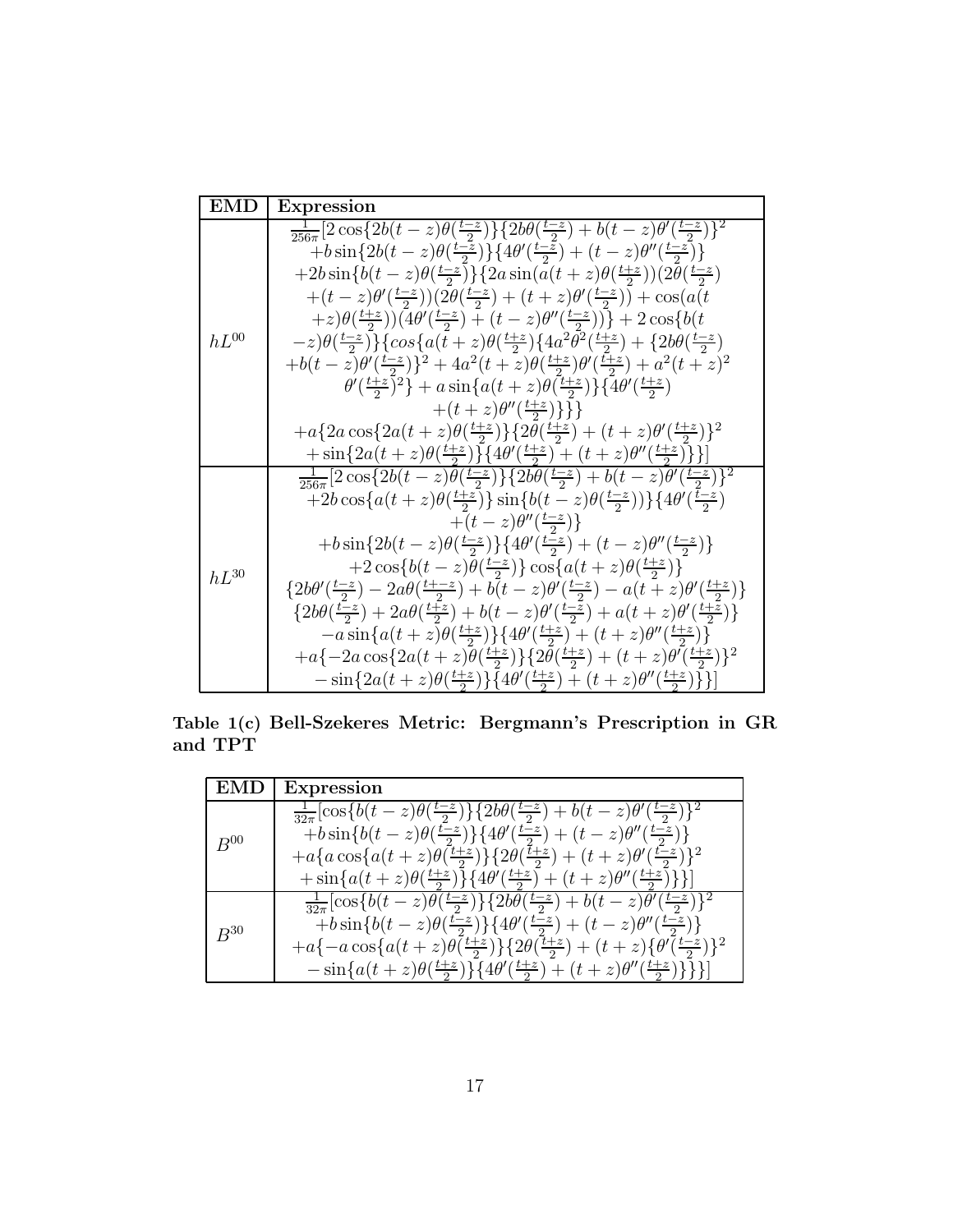| EMD       | <b>Expression</b>                                                                                               |
|-----------|-----------------------------------------------------------------------------------------------------------------|
| $hB^{00}$ | $\frac{1}{32\pi}[\cos\{b(t-z)\theta(\frac{t-z}{2})\}\{2b\theta(\frac{t-z}{2})+b(t-z)\theta'(\frac{t-z}{2})\}^2$ |
|           | $\{\pm b \sin\{b(t-z)\theta(\frac{t-z}{2})\}\}\{4\theta'(\frac{t-z}{2})+(t-z)\theta''(\frac{t-z}{2})\}\$        |
|           | $+a\{a\cos\{a(t+z)\theta(\frac{t+z}{2})\}\{2\theta(\frac{t+z}{2})+(t+z)\theta'(\frac{t-z}{2})\}^2$              |
|           | + $\sin\{a(t+z)\theta(\frac{t+z}{2})\}\{4\theta'(\frac{t+z}{2})+(t+z)\theta''(\frac{t+z}{2})\}\}\$              |
| $hB^{30}$ | $\frac{1}{32\pi}[\cos\{b(t-z)\theta(\frac{t-z}{2})\}\{2b\theta(\frac{t-z}{2})+b(t-z)\theta(\frac{t-z}{2})\}^2$  |
|           | $\{\pm b \sin\{b(t-z)\theta(\frac{t-z}{2})\}\{4\theta'(\frac{t-z}{2})+(t-z)\theta''(\frac{t-z}{2})\}$           |
|           | $+a\{-a\cos\{a(t+z)\theta(\frac{t+z}{2})\}\{2\theta(\frac{t+z}{2})+(t+z)\{\theta(\frac{t-z}{2})\}^2$            |
|           | $-\sin\{a(t+z)\theta(\frac{t+z}{2})\}\{4\theta'(\frac{t+z}{2})+(t+z)\theta''(\frac{t+z}{2})\}\}\$               |

Table 1(d) Bell-Szekeres Metric: Möller's Prescription in GR and in TPT

Energy and momentum become constant for Möller's prescription in GR.

|          | $EMD$ Expression                                                                                                              |
|----------|-------------------------------------------------------------------------------------------------------------------------------|
| $M^{10}$ | $\frac{a}{\kappa}[2a\cos\{2au\theta(u)\}\{\theta(u)+u\theta'(u)\}^2]$<br>$+\sin\{2au\theta(u)\}\{2\theta'(u)+u\theta''(u)\}\$ |

Notice that energy is constant in both GR and TPT.

From these tables, it follows that the energy-momentum density components turn out to be finite and well-defined in each case. It is interesting to note that we obtain same results for all the four prescriptions used here both in GR and TPT. We find constant energy for Möller's prescription in both these theories. The summary of the results is the following:

$$
E^{a0} = hE^{a0} = B^{a0} = hB^{a0},
$$
  
\n
$$
L^{a0} = hL^{a0},
$$
  
\n
$$
M_0^0 = hM_0^0, \quad (a = 0, 1, 2, 3).
$$

This indicates that both GR and TPT are equivalent theories for Einstein, Bergmann-Thomson, Landau-Lifshitz and Möller's prescriptions.

It has been shown [48] that for a given spacetime many quasi-local mass definitions do not give agreed results. In GR, several energy-momentum expressions (reference frame dependent pseudo-tensors) have been proposed. All this makes it difficult to decide which one to use, and raises a suspicion that they could give different energy-momentum distributions for one fixed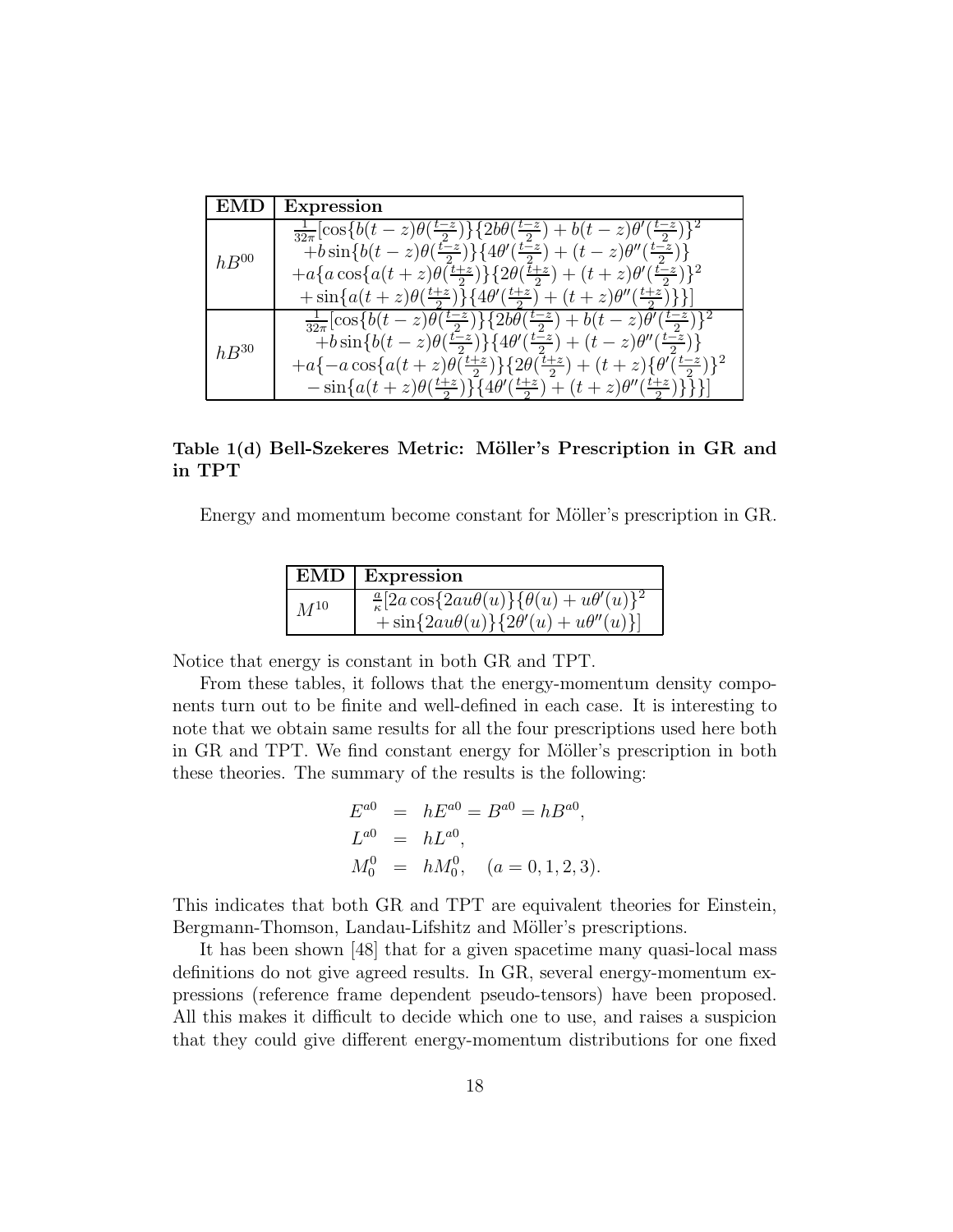spacetime. We can conclude that the use of the energy-momentum complexes may not be sufficient to find the energy-momentum distribution of the physical systems.

Finally, we would like to mention here that the tetrad formalism itself has some advantages. These advantages come mainly from the independence of the tetrad formalism from the equivalence principle and consequent suitability to the discussion of quantum issues. Some classic solutions of the field equations have already been translated into the teleparallel language. Thus TPT seems to provide a more appropriate environment to deal with the energy problem.

#### References

- [1] Trautman, A.: Gravitation: An Introduction to Current Research ed. Witten, L. (Wiley, New York, 1962)169.
- [2] Landau, L.D. and Lifshitz, E.M.: The Classical Theory of Fields (Addison-Wesley Press, New York, 1962).
- [3] Papapetrou, A.: Proc. R. Irish Acad.  $\mathbf{A52}(1948)11$ .
- [4] Bergmann, P.G. and Thompson, R.: Phys. Rev. D89(1958)400.
- [5] Möller, C.: Ann. Phys. (NY) 4(1958)347.
- [6] Chandrasekhar, S. and Ferrari, V.: Proc. Roy. Soc. London A435(1991)645.
- [7] Bergqvist, G.: Class. Quantum Gravit. 9(1992)1753.
- [8] Bergqvist, G.: Class. Quantum Gravit. 9(1992)1917.
- [9] Nester, J.M. and Chen, C.: Class. Quantum Gravit. 16(1999)1279.
- [10] Penrose, R.: Proc. Roy. Soc. London A388(1982)457; GR 10 Conference eds. Bertotti, B., de Felice, F. and Pascolini, A. I(Padova, 1983)607.
- [11] Brown, J.D. and York, Jr. J.W.: Phys. Rev. D47(1993)1407.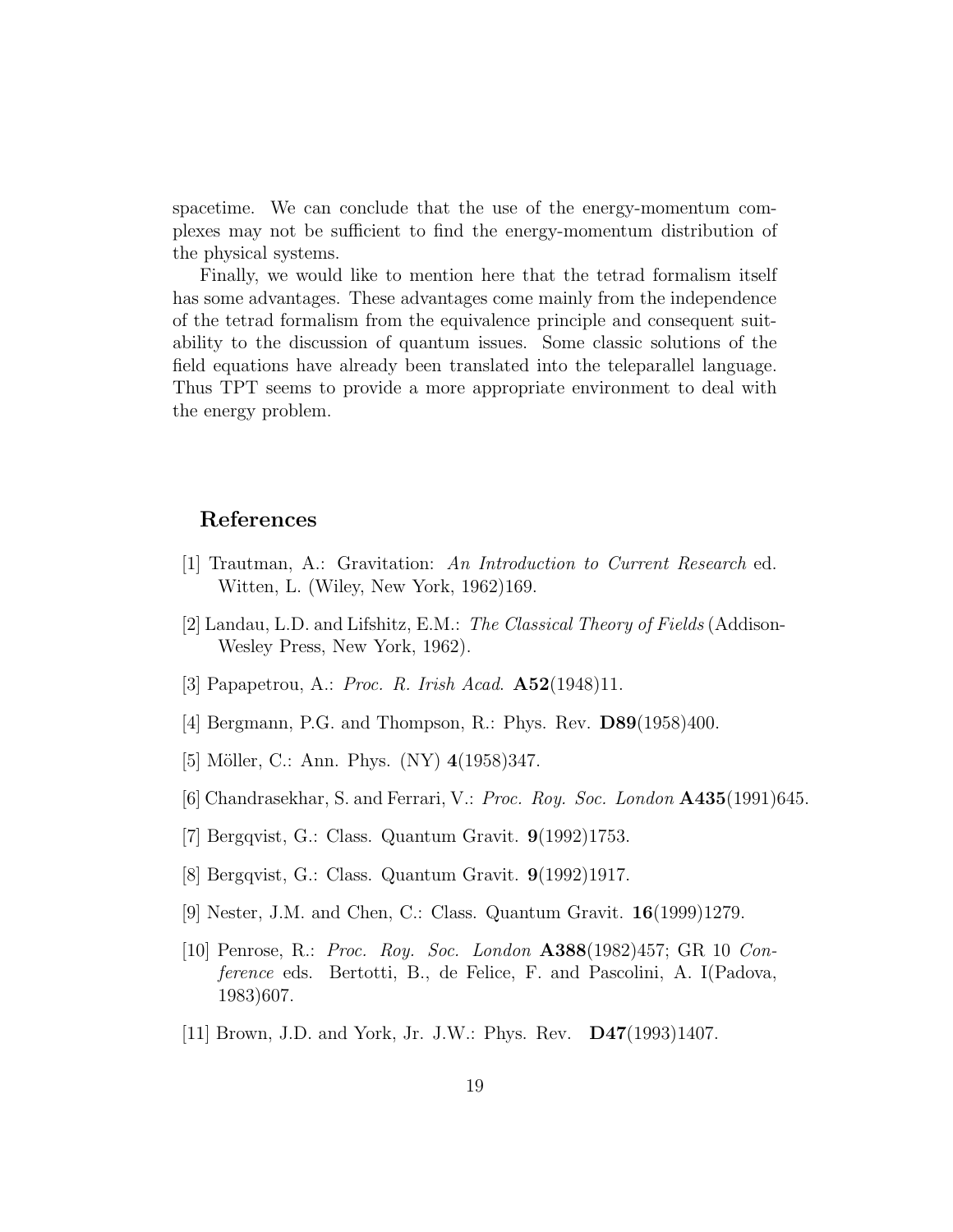- [12] Chang, C.C., Nester, J.M. and Chen, C.: Phys. Rev. Lett. 83(1999)1897.
- [13] Virbhadra, K.S.: Phys. Rev. D41(1990)1086; D42(1990)1066 and references therein.
- [14] Virbhadra, K.S.: Phys. Rev. **D60**(1999)104041.
- [15] Virbhadra, K.S.: Phys. Rev. D42(1990)2919.
- [16] Rosen, N. and Virbhadra, K.S.: Gen. Relativ. Gravit. 25(1993)429.
- [17] Aguirregabiria, J.M., Chamorro, A. and Virbhadra, K.S.: Gen. Relativ. Gravit. 28(1996)1393.
- [18] Xulu, S.S.: Int. J. Mod. Phys. A15(2000)2979; Mod. Phys. Lett. A15(2000)1151 and reference therein.
- [19 Xulu, S.S.: Astrophys. Space Sci. 283(2003)23.
- [20] Chamorro, A. and Virbhardra, K.S.: Int. J. Mod. Phys. D5(1994)251.
- [21] Xulu, S.S.: Int. J. Mod. Phys. D7(1998)773.
- [22] Ramdinschi, I. and Yang, I.C.: On the Energy of String Black Holes, New Developments in String Theory Research ed. Grece, A. (New York, Nova Science, 2005).
- [23] Vagenas, E.C.: Int. J. Mod. Phys. A18(2003)5781.
- [24] Gad, R.M.: Astrophys. Space Sci. 295(2005)459.
- [25] Xulu, S.S.: Int. J. Theor. Phys. 37(2003)1773.
- [26] Cooperstock, F.I.: Mod. Phys. Lett. A14(1999)1531.
- [27] Rosen, N.: Gen. Relativ. Gravit. 26(1994)323.
- [28] Banerjee, N and Sen, S.: Pramana J. Phys. 49(1997)609.
- [29] Sharif, M.: Int. J. Mod. Phys. A17(2002)1175.
- [30] Sharif, M.: Int. J. Mod. Phys. A18(2003)4361.
- [31] Sharif, M. and Fatima, T.: Int. J. Mod. Phys. A20(2005)4309.